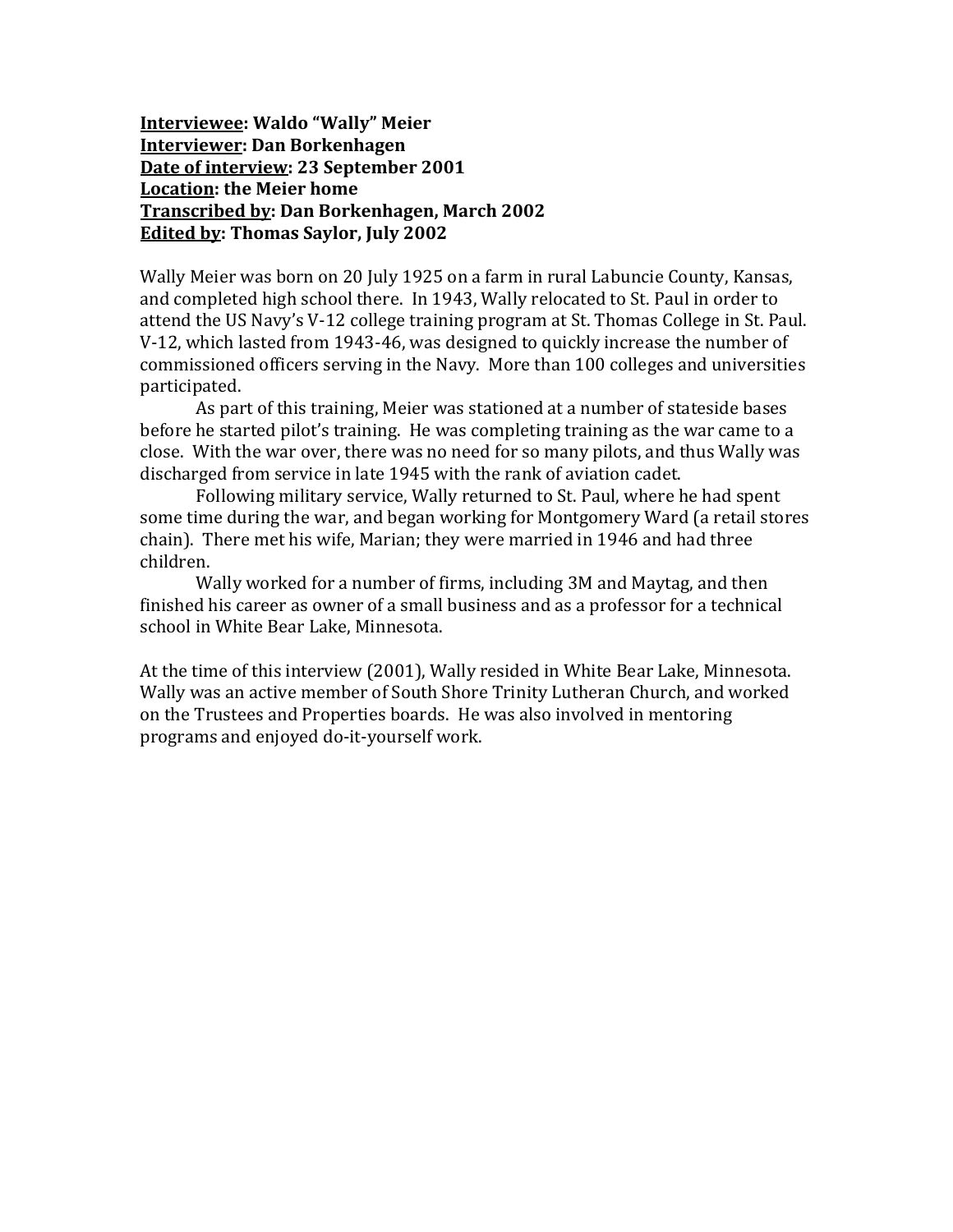**Interview key: W: Wally Meier D: Dan Borkenhagen [text] = words added by editor, either for clarification or explanation (\*\*\*) = words or phrase unclear NOTE: interview has been edited for clarity**

#### **Tape 1, Side A. Counter begins at 000.**

D: This is Dan Borkenhagen and I'm sitting here on September 23, 2001, doing an interview with Wally Meier for the oral history project. Thanks for interviewing with me today, Wally.

W: That's quite alright.

D: I'm just going to start out with some basic biography type of questions. When were you born and where?

W: On July 20, 1925. Down in [east central] Kansas, near Alta Vista in Wabaunsee County [near Topeka]. I was born on the farm, in a farmhouse. This was the normal procedure in those times. All of my life in Kansas was spent at that farmhouse. I believe it was one brother and one sister that was also born in that same house; I had a total of five in our family.

D: Who were your parents?

W: Frank and Ida Meier. Her maiden name was Koepke, K-O-E-P-K-E. We pronounced it Kepkey, but I found later from some German relatives it should be pronounced [Koep'-ka], however.

D: Giving you the correct pronunciation.

W: Yes! *(laughs)*

D: How long did you spend in Kansas?

W: Until World War II came along. I was 17, I was a senior in high school. I was quite interested in aviation, had been all the time. I a model airplane builder. When the Navy came up with the V-5 program, they called it, I signed up for that in February of my senior year. One of the stipulations there was that I could stay in high school until I completed it, and then go into service according to their schedule after that.

D: What year did you first hear about the V-5 program?

W: Well, it was during the winter of 1942-43. The war had been on for a year. In '41 it started.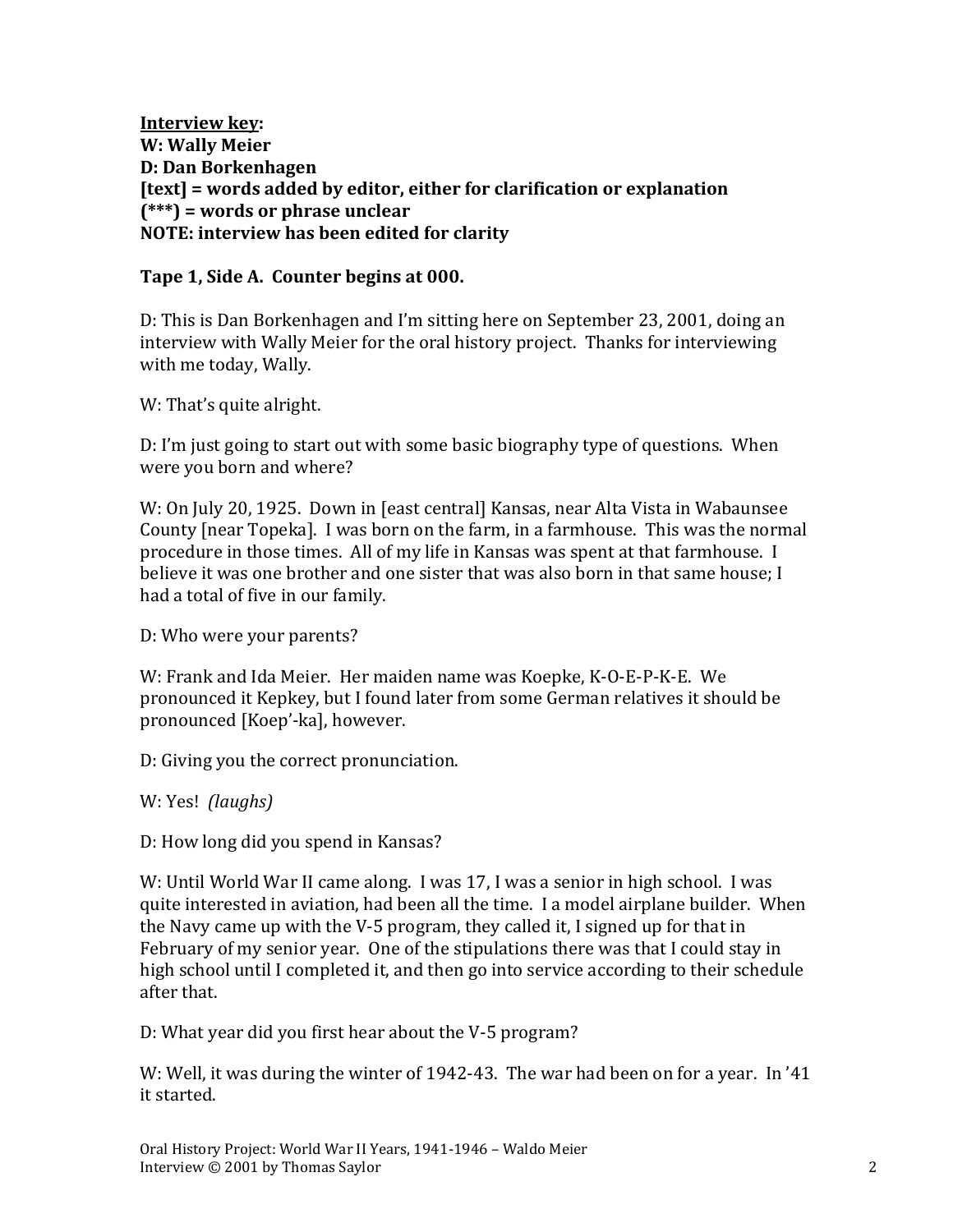D: You would have been a sophomore in high school then?

W: Let's see, I've lost track. That's a good question! *(laughs)* I started high school in '39, let's see '40, '41, '42. Yeah, I graduated in spring of '43.

D: What were you doing, where were you when you heard the news about December 7th, 1941?

W: I was at a Walther League [Lutheran Church Missouri Synod organization for youth] rally. We had, I and my brother, and we had a couple of other kids with us, I don't remember now anymore those details. We drove, oh, I imagine it was about a one hour drive. We didn't have the car radio on for some reason. We got at the rally in the early afternoon and we had a chapel service. At the end, when the chapel service was over, the minister said, "I suppose you all know we're at war." I could have just about fallen right through the pew at that time. Because this was already about four in the afternoon, and it actually happened somewhere just after noon central time.

D: So they didn't make any mention of it during the service that afternoon?

W: Didn't make any mention of it, when we came in nobody said anything. So it was kind of a shock. Course at the time, sort of the feeling, oh, that's now and it'll be over in a year or two. I really didn't think too much of it at the time. I did have a cousin that I knew was on the cruiser *Indianapolis*, and he was stationed in Pearl Harbor. So that was a concern, because we were just hearing bits and pieces. It's not like today where you are instantly there. We were hearing radio broadcasts and they were patching them through so that we could listen to the actual reports, but at that time of the day, it was about midday, it was about five, six hours difference. It was getting about midday on Pearl Harbor and they were still trying to figure out what really had happened. We sat up until after midnight listening to the car radio. We had driven back and then we just sat in the car and listened, trying to hear something about the cruiser *Indianapolis*, because of my cousin being on it. But it wasn't mentioned. We found out later that, that weekend, they had gone out to sea on exercise, and they were not even within sight of Pearl Harbor, you might say. They heard nothing other than the information they received, but they were nowhere near Pearl Harbor when that attack came.

### D: So it came as a relief when you heard that?

W: Oh yeah, of course it was so much after the fact, that it was sort of neither here nor there kind of thing.

## **(1, A, 95)**

D: How did your parents, or friends and family react when they had heard the news? W: Oh, I think they took the old German stoic approach. Not a whole lot of discussion or anything about it. It's *(pauses three seconds)* oh, I don't know, it's also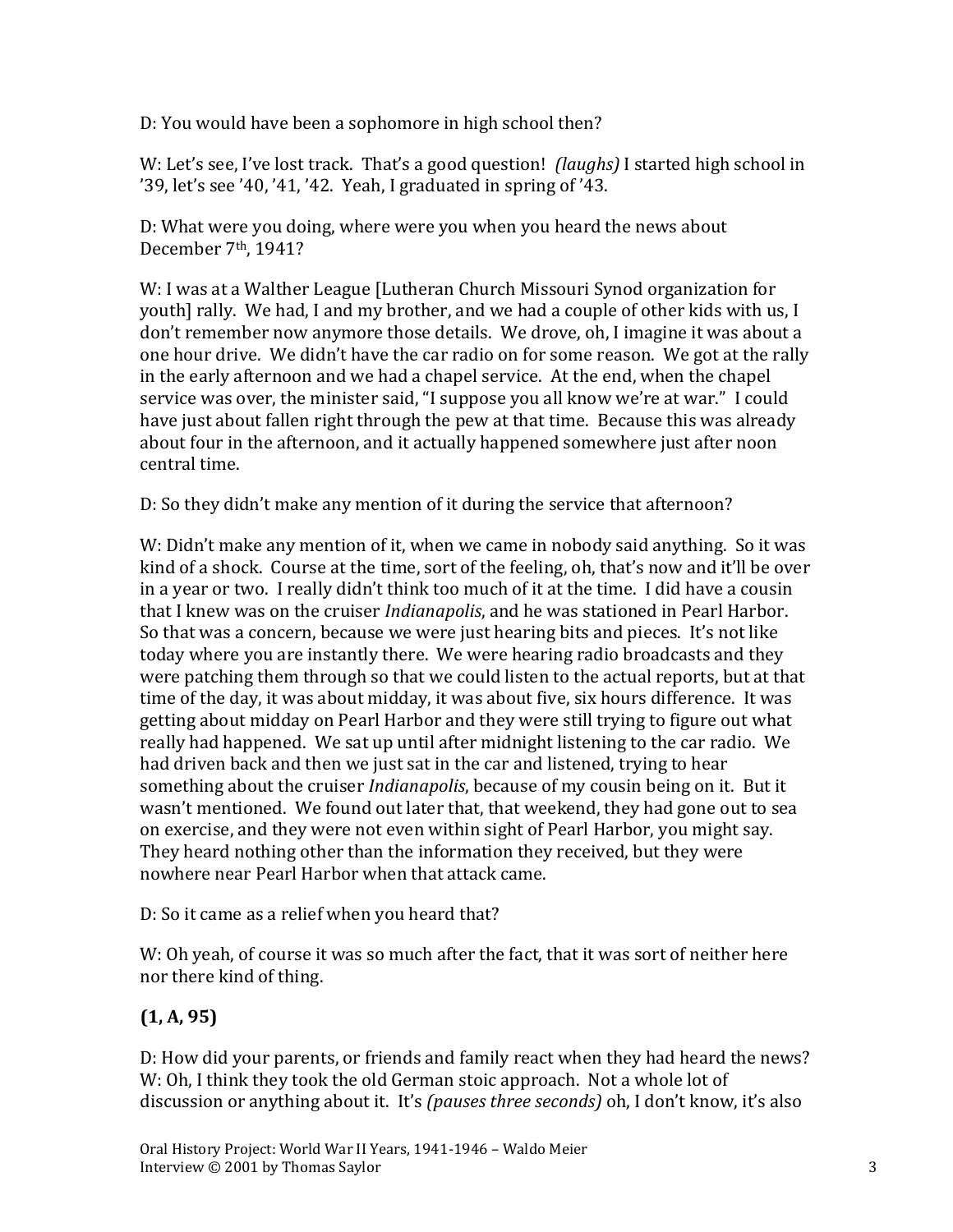60 years ago. *(laughs)* I don't believe there was really any, no panic or that kind of thing. Another thing was, that's practically the other side of the world, the way we looked at it. You know, you didn't move around a whole lot. I know there was some thinking at the time that the Japanese may try to carry it to our coast, the West Coast and so forth. Actually, as we found out later, they did get within sight of the coast with some of their submarine activity and so forth. But it never really got home to us, in Kansas, so to speak.

That middle of the country was as far away from anything as you could get. It didn't take long, of course, when it started to have an effect. Rationing of course, and the speed limit was moved way down. Then everybody was asked to turn in tires, you could keep one spare tire for your car, you shouldn't keep any additional tires. When I got up here in Minnesota at Fort Snelling, here was a pile of tires that was about a hundred feet high and about a block long. I think they were here at the end of the war yet. So all these tires we turned in stayed here and collected water and mosquitoes all during the war.

I know it was kind of disheartening, you always had a few spare tires around, it seemed like, and we turned in everything. Boy, later on we sort of paid for it with the problems we had. Tires were not available and they sold tire liners, as they called them. What they amounted to was an old tire that had been stripped of the sidewalls and you put that inside of the other tire just like an inner tube. Of course, everything was out of balance, but we were only supposed to drive at about 40 miles per hour, so you weren't going to get fast enough to have a problem.

D: Do you remember any of the other specific rations that they had?

W: Oh yeah, we had meat, sugar, gasoline rationed. Gasoline was one of the things that affected us most, as a teenager, naturally. There was no such a thing hardly for any of us to have our own cars, that wasn't the normal sort of thing. Usually we got to use the folks' car or something like that, and drive around. We did have very few paved roads, it was all dirt roads and gravel. It's not like what we're used to today. The overall usage of the car wasn't that big of a factor.

On the farm we did have ration stamps for agricultural use, and those were somewhat unlimited. I don't recall specifically how many stamps you got, those were "T" stamps as I recall. While I was in service we always had a few extra in our pockets just in case we rented a car. Those were some of the things that we had.

The other things, as far as rationing was concerned, it was simply a matter of things weren't there. Shoes were something you couldn't get, so that was one item. I remember you couldn't have any cuffs on your trousers. I remember that you weren't allowed to have cuffs, and also the patterns got comparatively narrow on the pant legs and things like that, to conserve fabric and so forth. Those things were some things that I still remember.

## **(1, A, 170)**

D: So before you headed out and joined up, you were living on the farm and going to high school?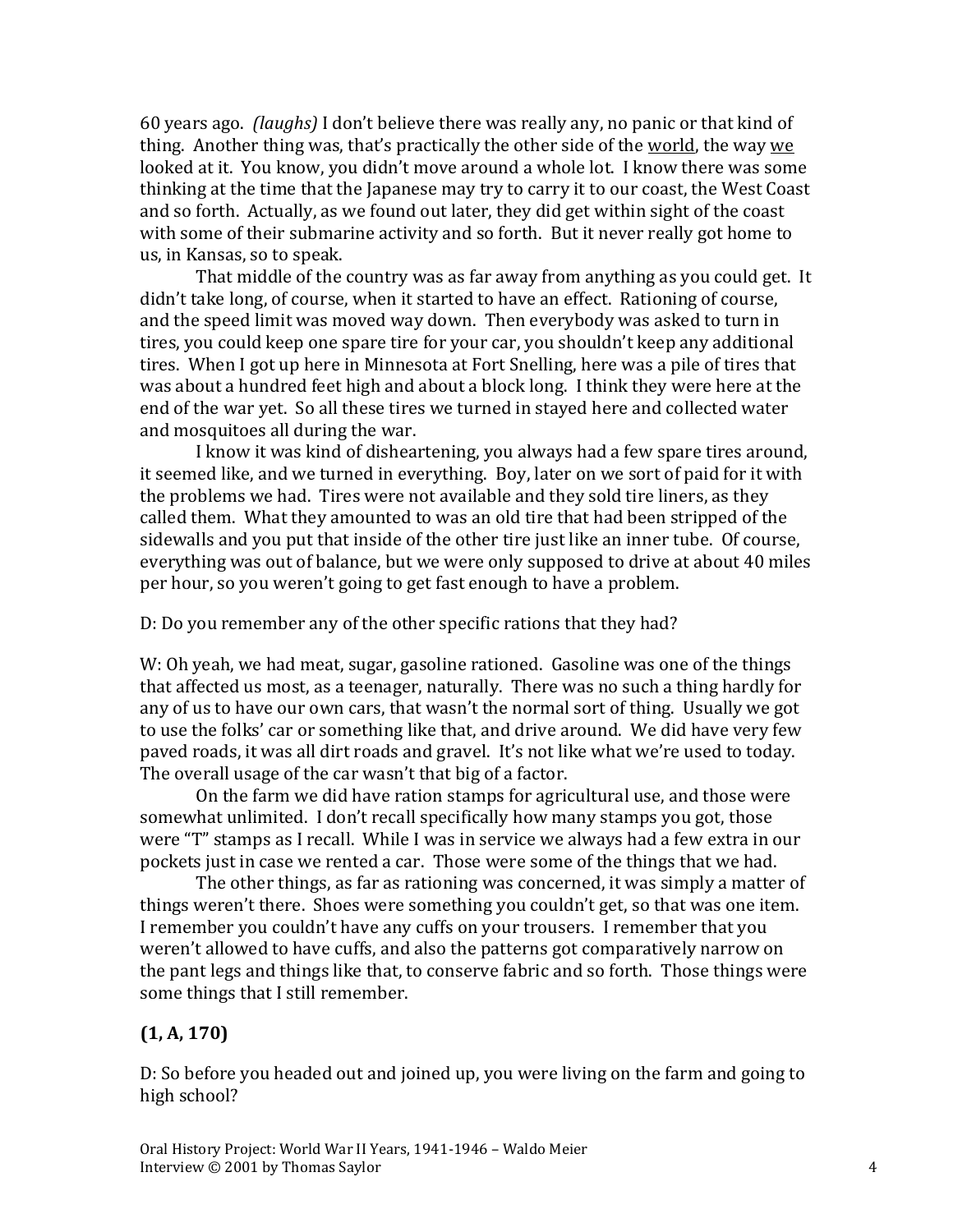W: Right.

D: What did you notice about farming changing during those couple of years before you went to war?

W: Well, nothing specifically; farming, of course, was sort of a protected thing. It wasn't like today when you have the big corporate farms, the smaller farms provided more of your food individually. So we were in kind of a good situation. We didn't have to worry about meat rationing, because we had our own meat. Some of the other groceries, sugar, I think, was one of the things that would affect us most. As you went into a store, there were coupon values on products there, and you had your coupon book and you tore out the coupons that matched whatever you purchased. I think somewhere I might still have a few of those.

D: Did you notice life in your community change at all, before you headed out?

W: Well, of course my own attitude changed a lot. I was going to be a public school teacher. So when this whole thing came along, I then, more of a mental thing than anything, I didn't change my school planning too much. We had what they called a normal training course at the time, which prepared you to be a rural school teacher. Right out of high school you could teach, I think it was two years, if I remember right, at a rural school. Which, incidentally, is what I went to for seven of my elementary school years, all eight grades in one school room and about fifteen was the most students we had at one time. I was the only one in my grade.

I gave up pretty much the idea there, because of the draft. The draft had actually started before December 7<sup>th</sup>, and the draft lottery had already been performed. As soon as you were, the age was eighteen I believe it was, you had to register for the draft. I had an older brother, and I was the youngest in the family. My oldest brother, his draft number was low and he enlisted in the Navy, but when he got home from signing up, why here was his notice to report for the draft. He beat it by a couple of hours. So he ended up in the Navy, and he served most of the time in the Pacific.

Course I had a couple of years to go yet. As it happened, I enlisted before I was eligible for the draft, so I never even had a draft card during World War II. The general feeling, of course, there was a number of people that were going into the service almost immediately because of age. I remember one of our neighbors, he was two or three years older than I was, and he went into the service right away because of the draft, and so forth. He became a lieutenant in the army and was sent down to the New Hebrides, in the South Pacific. This was kind of a sad thing, and it brought things home real quick, because he came down with typhus and died, even before he went into combat. In a rural community where you don't have that many people around, our town was 400 people or so, why, it hits pretty close to home.

D: Did a lot of people react to that right away?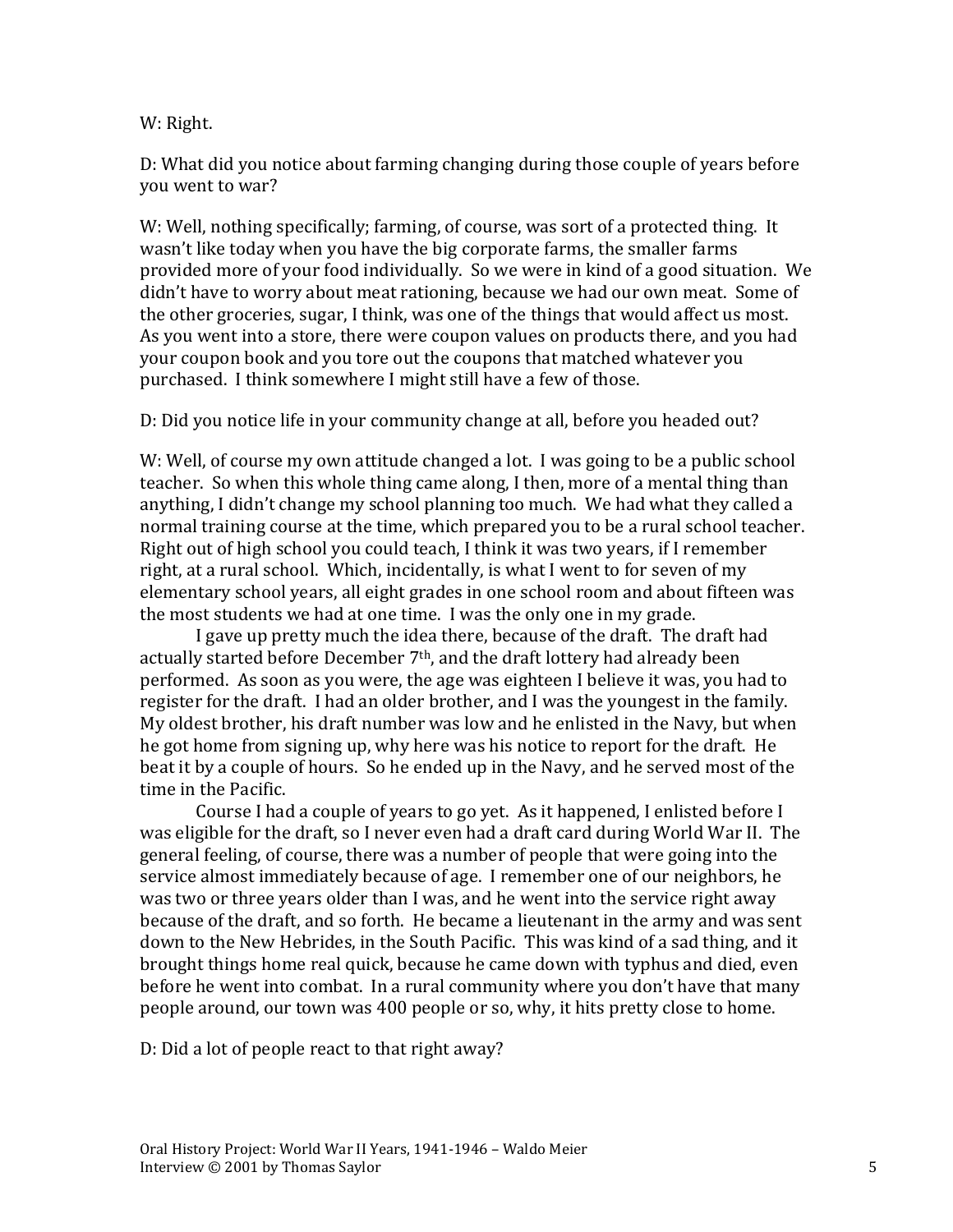W: Again, there was, it was just sort of accepted. We got into the deal where you have a star in the window if you had somebody in the military, and it was a gold star if it was a fatality. So those things were showing up. And there was even some talk of blackouts and everything, even that far inland. It never was practiced like it was in some of the cities, because kerosene lamps, how far can you see them? *(laughs)*  Kerosene lamps because we didn't have electricity.

D: Since this was a rural community, farming community, there wasn't really any industry there?

W: No, the nearest thing to any kind of industry was the grain elevator in town, a mill, maybe a flour mill or something like that. And a creamery, those kinds of things, all agriculture. We were about 60 miles [west] out of Topeka, about 30 miles [south] out of Manhattan and Junction City. Those were the largest towns anywhere close. But we had no manufacturing as such.

D: Could you describe an average day for you during those first couple years?

W: Well, actually the routine didn't change too much. The old deal was that we had to drive ourselves to school, because we didn't have school buses. We lived 7 1/2 miles out of town and we actually carpooled, which is a term that wasn't even originated back then, I don't recall it being used. But one of us would drive, sometimes that was a rotating deal, or else it would be one of us drive the car and there would be a total of four or five people in the car going to school.

D: You and your brothers then, or you and some friends?

W: I had a brother that was still in school, he was three years older than I was, but then we had another neighbor that had a car, and he drove, and I rode with him then. I don't believe I ever did drive the car. I had a driver's license at the time, but I very seldom drove myself unless we couldn't get a ride with somebody. In a rural community, too, you were able to get a driver's license at about age fifteen I think, and it cost us thirty-five cents as I recall. There was no such thing as a driving test.

As far as what changed at school, I think it did change, the emphasis as far as the school was concerned. They started pushing more for your science classes, science and math, for the students. That kind of thing I think was emphasized a little bit more, and it did diminish a lot of other things. Especially my last year, I lost interest in just about every extracurricular item at school because I was already signed up, I was going into the service. We were supposed to maintain a certain level, we had to be in the upper half of our class to get into this V-5 program, the Navy program. So those kinds of things were emphasized.

D: Then you joined up you said your junior year of high school?

W: Actually, I was a senior, in about February of '43, I think it was. I graduated in the spring of '43, and it was about February I went down to Kansas City to enlist. A big adventure, a big city and that, I had hardly ever been away from home overnight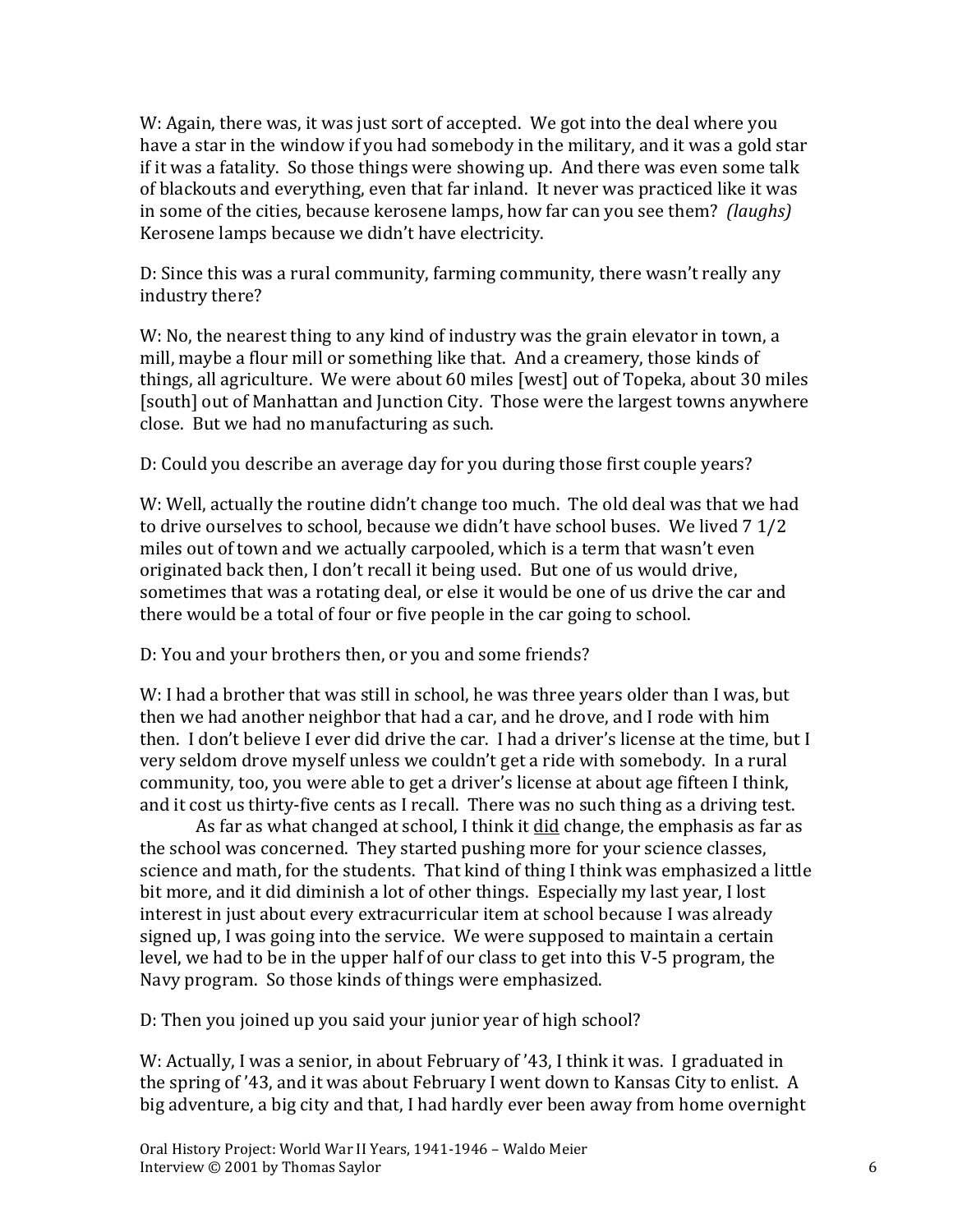up to that point. I took the train down from Rock Island, train down to Kansas City. My dad went along and this was, I think that was even required because I was only seventeen. I think that I had to get his okay, and I was still seventeen when I reported for duty. Which was July  $1<sup>st</sup>$ , and my birthday was the middle of July, so July  $20<sup>th</sup>$ .

D: Why did you decide to enlist when you did?

W: Well, it would have been just a matter of waiting another month or two and being drafted for the military. Basically for the Army, and that for the most part would mean infantry. That was where most of your draftees basically went into. I wanted to fly, I had had an interest in flying since I think Charles Lindbergh flew across the Atlantic in '27. And there was songs and models of Lindbergh's plane, the *Spirit of St. Louis*, carved out of chunks of wood. That was quite an interesting thing back at that time. There was just a general enthusiasm for flying. Like I said, I was very interested in model airplanes, built a lot of model airplanes. All rubber powered, I couldn't afford an engine. That was just sort of a normal progression, you might say. *(laughs)*

D: How did your dad, or your dad and your mom, react when you told them you wanted to go in?

W: Well, to me nothing was ever said to any extent. In retrospect, looking back at it, I think they were nuts to leave me go! *(laughs)* You look at a seventeen year old today, and my good gosh, I hadn't been away from home overnight hardly, and here they're letting me go. But then the other thing was, of course, that was probably better than waiting for the draft. My brother, who was almost about nine years older than I, he was in the Navy already. So I think he, they felt that it was probably the best of a number of evils, if you will.

So, I got into the training program. I was told at the time that it would be a seventeen month program, that it would take that long to get through it. Initially, the program was totally different. There was no college involved or anything else when I signed up. Then, roughly about February, I think, May, I'd gotten my orders to report for training at the college in Lindsborg, Kansas. Oh, just a couple of weeks before I was supposed to report there, I got a change in orders that I had to go to the College of St. Thomas, in the Twin Cities here. The reason was that in Lindsborg, they didn't have the right equipment that the Navy required. One of these was a swimming pool of a certain size and so forth, and the other facilities weren't as good as they wanted. It just so happened that St. Thomas had just, O'Shaughnessy Hall had just been built, and a beautiful swimming pool, and basketball courts, and racquetball, and tumbling and all different kinds of things there. So it was a terrific facility from that standpoint.

#### **(1, A, 339)**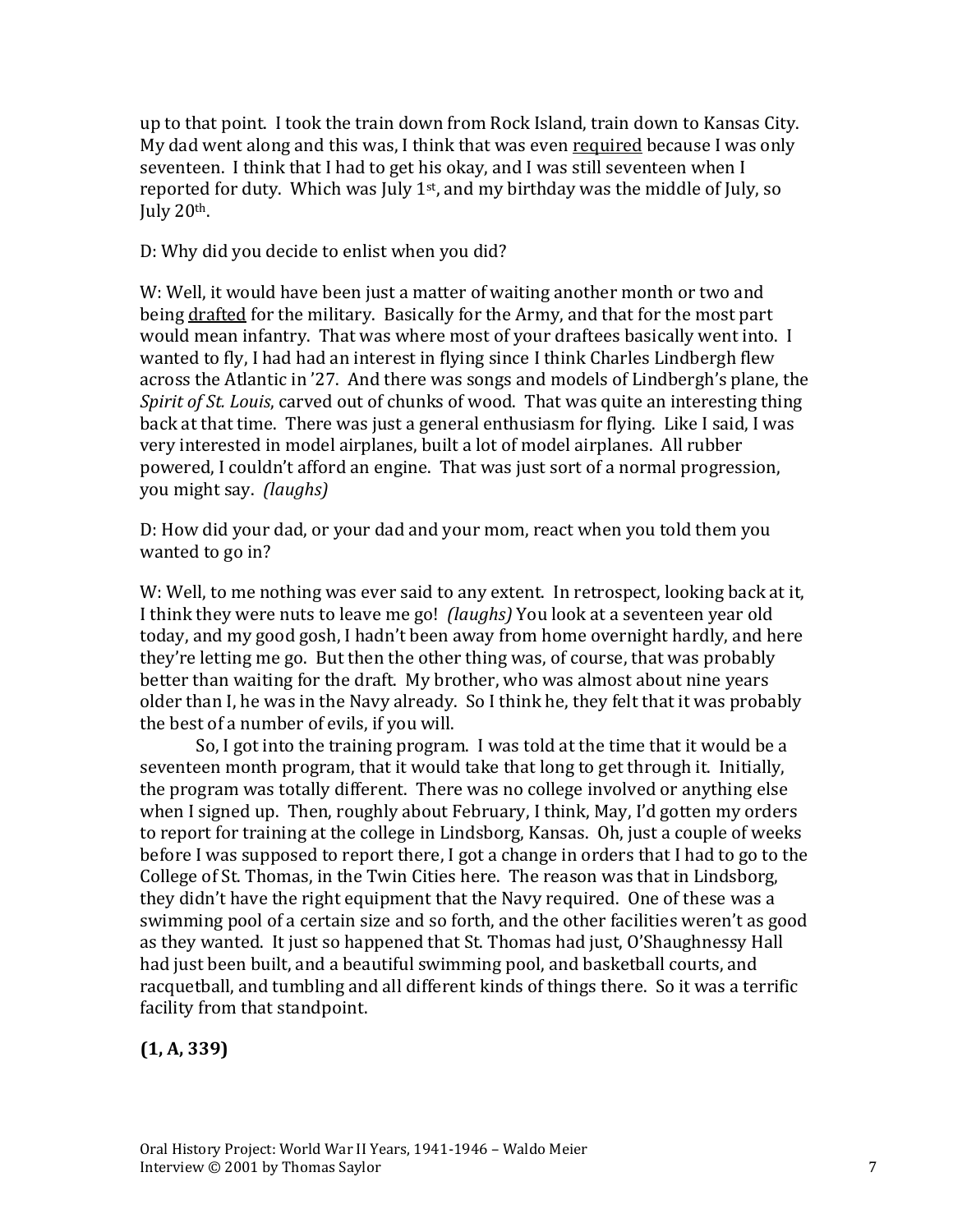D: So you joined up in February of '43 and you shipped out, not shipped out really, but went out to St. Thomas in May '43?

W: Late June. *(pauses three seconds)* Yes, June, because I had to report for July 1st .

D: So you headed up there by plane, train, or automobile?

W: Train. Always the train. We got down to the depot in Kansas City and there was about 70 or 80 fellows there. We reported to the gate we were supposed to report to, and the conductor was at the gate and he said, "What are you guys doing?" We showed him our tickets, and he said, "Sure would be nice to know it." He hadn't been notified. It was on the Chicago Great Western, which was more or less a milk train—go a couple of miles and stop, a couple more miles and stop. So he said, "We don't have a place to put you. We'll have to try and locate a car." So they did that, that took them about an hour, but pretty soon they loaded us up. It was a car they'd rolled directly out of the scrap heap. It hadn't been cleaned or anything. You wiped your hand across the seat and it was just black. But that's what we got; there was no diner on the car, on the train. So it wasn't too happy a bunch of guys. They were a little bit upset about the dirty facility, and then everything was just unprepared. But this was wartime.

So, it took us from about 6:00 in the evening to a little after noon the next day to get up here, which was a long ride. They were all straight back seats, and there was no sleeping facilities. We did the best we could. Some of the guys disassembled seats and laid them out in the aisles. *(laughs)* Laid them right in the aisle. When we got close to St. Paul, we were putting everything back together. We couldn't find a few seats, I don't know what ever happened to them. That was my first experience on a long distance train ride.

D: Had you ever been that far away before, or was this something new?

W: No, this was the farthest I'd ever been from home. We had gone as far as Hastings, Nebraska, where my grandmother lived. That was about 250 miles, but that was always with somebody in the family. The longest train ride, I think, I think we did have what we called a gas powered motor train that used to go up to Hastings from our area, and that was sort of like a glorified streetcar, a little bit bigger than what you normally think of for a streetcar. But that was the only experience I'd had on a train prior to that.

D: How did you feel about being in a whole new part of the country and being away from home for the first time?

W: Well, I'll tell you, it was pretty devastating the first couple of days. One of the things, we got up here, there was 250 of us that reported to St. Thomas. Half were from California and half from Kansas.

D: Different part of the country for those people.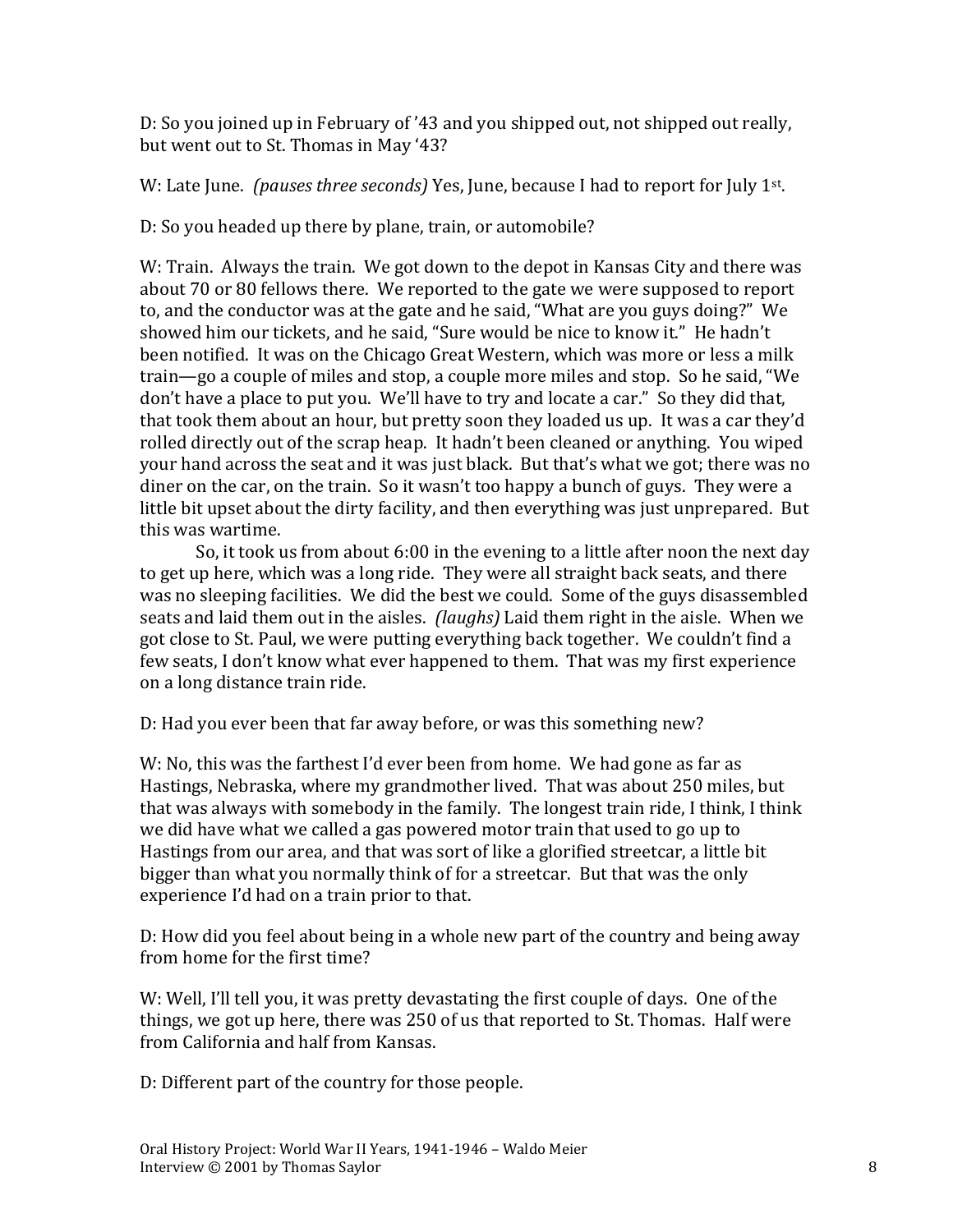W: I don't know why they did it that way. Our group from Kansas, there were a few from Missouri and Nebraska that were from across state lines, but it was basically all Kansas. Then the other half was from the West coast. So there was a little bit of an intermixing there, but that was no problem.

I did run across one person that I had met at a Walther League Rally. He was there, Arnie Bosker was his name. I had met him just the year before, but just very casually. We had to kind of talk about it to discover that we'd actually had contact. They gave us an opportunity, I think it was the next day, or just within a day or two. They called up an assembly, and said, "If any of you have changed your mind, you can go home." And we had a couple that did. But of course the thing is, that we knew good and well that the draft board would be sitting there, just rubbing their hands, waiting for you to step off the train and you'd be right back to some other place! And this was a lot friendlier than that.

This was a total change of our plans because, going to college, we had been told we were going to go right into military training initially. Here now was a year of pre-engineering that we had to go into. I don't know, I'm trying to put it into perspective, I think the Battle of Midway [1942] had already occurred. The loss of life there had been so high among the Naval Air Corps that they were rethinking their training. You probably recall that somewhere during the war [actually in 1944] that [President] George Bush, Sr. had been shot down. We had been told also that the average life in combat of the naval aviator in combat was ten minutes. Real encouraging! *(laughs)* But we were in, and combat was a long way off at the time.

D: Why were they having you do this college? Was it to give you some officer type training?

W: I think that was part of it. We did have, a lot of the courses I remember were naval organization. I think also there's a sorting out of the group to narrow it down from those that had signed up. Our group here, too, in this Navy V-5 program, they combined this with the Navy V-12 program, this College of St. Thomas was actually the V-12 program. The part that was heading for the flight training was the V-12A. They differentiated there. Most of the people then were deck officer candidates, and we were flight candidates.

D: You were a flight candidate?

W: Yes.

D: Did you guys do your Basic Training there as well then?

W: Yes, we had a chief petty officer. We were apprentice seamen, and we remained apprentice seamen the whole time we were at St. Thomas. That was until February the next late winter [of 1944]. We had, I'd imagine, three hours of physical training a day. We started out with a half hour of calisthenics at six in the morning, then breakfast, and then classes started. I went through the classes and then basically, afternoon we'd get into the physical training. We were involved in everything from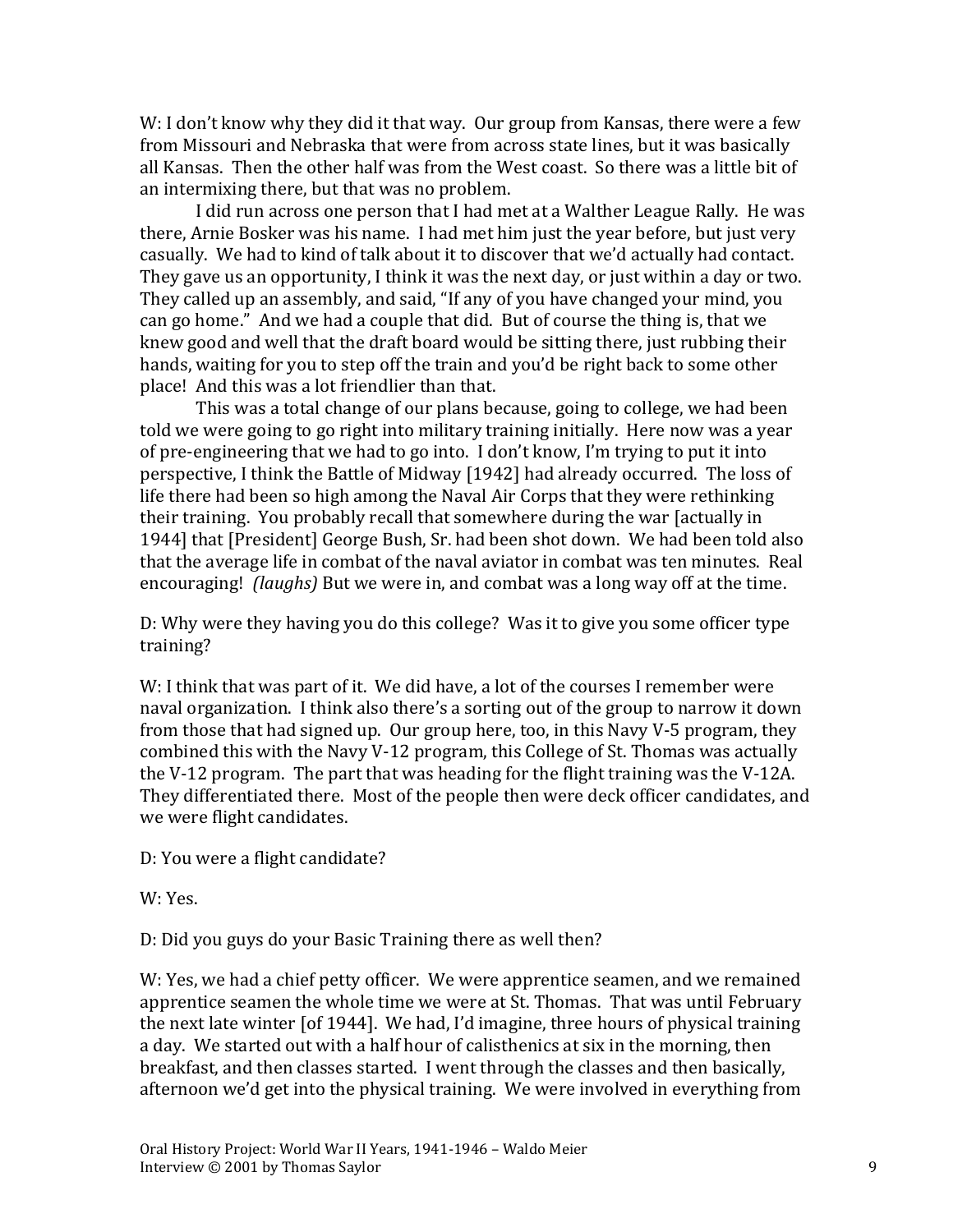gymnastics, swimming, basketball, football, went through a whole gamut of different variety of things. All done the Navy way of course.

D: What do you mean by "the Navy way"?

W: You know the regular rules of the games didn't apply. There's two things they used to say, "Your way, my way, and the Navy way," or something like that. I don't remember exactly how that went, but there's something about that. You didn't question what rules they went by. One thing I remember, in swimming, a good share of us were non-swimmers. They said, "If you think somebody is going to come and pull you out, it'll be after the bubbles stop coming up." *(laughs)* Just remember, if you're out in the middle of the Pacific, there's not going to be anybody there to pull you out. So you if you get a cramp, it's too bad, you're going to have to work it out. They kind of followed that philosophy. We did have a couple of guys that did get pulled out, I do remember that they did actually finally help somebody out of the water. But they didn't coddle us any.

### D: Was it pretty disciplined? *(phone ringing in background)*

W: Oh yes. We had room inspections and everything. And they checked anything and everything. Water spots on the sink and dust on the tops of the window trim and so forth. And if there was anything that didn't quite meet with their standards, well, then you got to stay in instead of going out for liberty for the weekend, which was usually Saturday and Sunday. Instead you got to stay and you became appointed captain of the head, as they called it, which is of course cleaning out the bathroom facility. Extra duty as they called it. I had my share of it, and I think most of the fellows did. I don't think anybody got by without. Which was all part of it, of course; the whole thing was discipline, getting used to it.

Haircuts were of course part of the discipline deal, although you didn't get the shaved head type, but we did short haircuts. If I remember right, they, just trying to think how the different bases were, I think they did bring a barber in and cut our hair right there. Then we had the whole staff, we had a doctor, a dentist, an executive officer, and a commanding officer. We didn't have a chaplain or anything there, but what they did do, they gave us a list of the churches in the area. You weren't required to go to church, but being a Catholic school, if you were a Catholic, you were expected to be in chapel. So the guys that were down as Catholics, they had it a little more regimented than we did. I went to Pilgrim Lutheran over on Prior and St. Clair [in St. Paul], it seemed to be the closest Lutheran church, and I went over there and became acquainted, which was a real help.

# **(1, A, 466)**

D: Helped you adjust to everything? *(phone ringing in background)*

W: Oh yes, much more so, because we were invited out for Sunday dinner and things like that. Also the young people's organization involved us right away with different social activities and so on, so it was real good.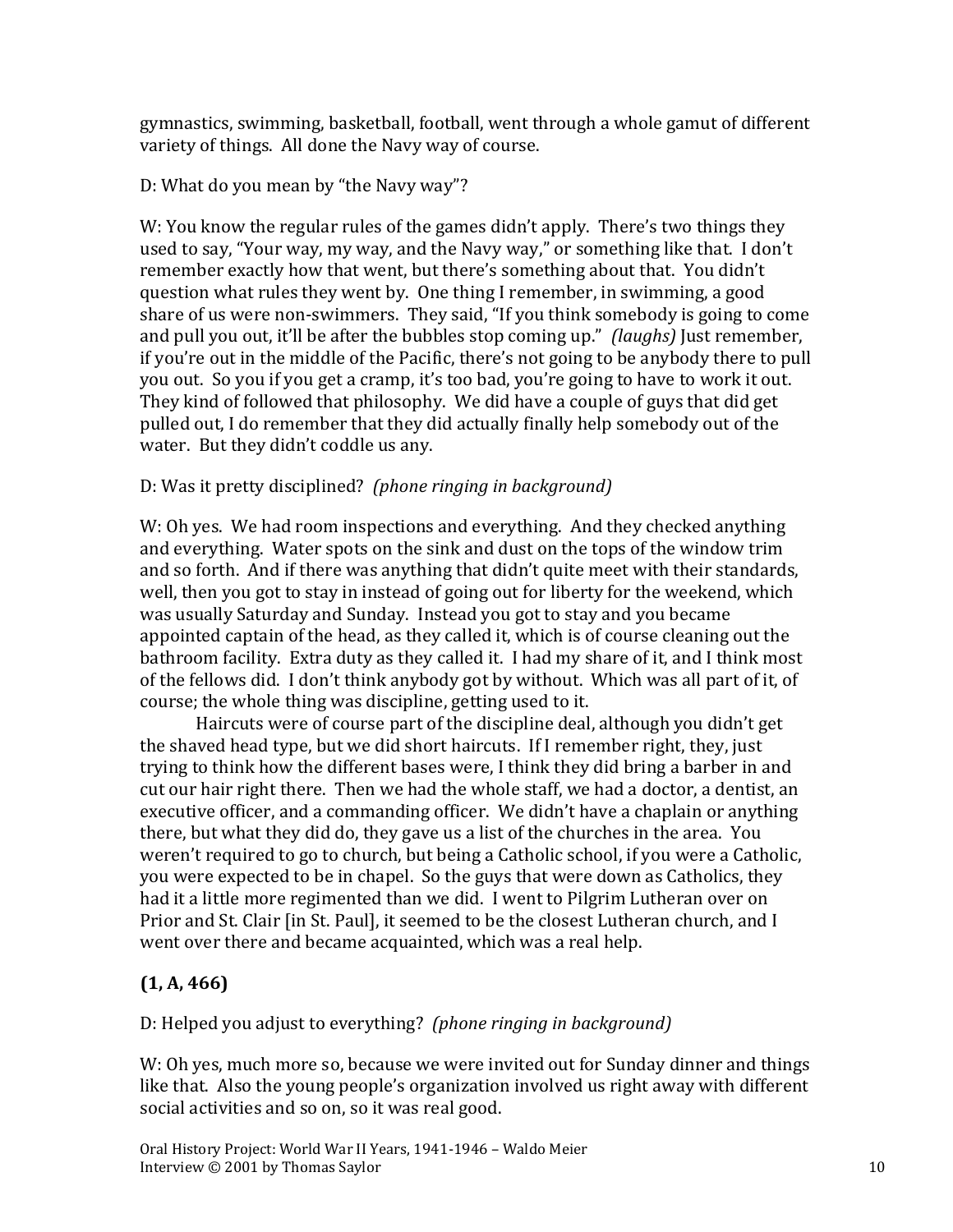D: You mentioned liberty and leave earlier. What did you do on your weekends then?

W: Oh, went to downtown St. Paul. For ten cents you could go to a movie. At that time they had beautiful old theatres, the Orpheum and the one right across the street from it. They were real elaborate theaters at the time, and it was within our budget. At the time I was getting \$32 a month, I think it was, as an apprentice seamen. Some of the guys, of course, went out for the typical sailor weekend. That's one of things that convinced me that I didn't want to take up drinking. Seeing those guys come in, literally crawling up the stairs on their hands on knees trying to get back into their rooms. That was sad, making an absolute fool of themselves. But St. Paul was a very good liberty town, people were friendly to you. The last Sunday here, I think I had five invitations here for dinner. That leaves an impression on a person. So overall, it was actually a very good experience.

D: So you enjoyed your time in St. Paul.

W: Yes. It was actually, this was the smallest big town I was ever in, is what I usually say. The folks were just friendly, like a small town. I remember one instance where a guy was heading downtown on a Sunday, and a fellow came over to him and gave him a five dollar bill. Doesn't seem like too much now, but and he says, "Here have dinner on me. I can't take you home, but here, have dinner on me." That was the attitude you ran into here. It was really good.

D: Where did you move onto then after this? It was a year of pre-engineering at St. Thomas you said, right?

W: Pre-engineering, first year of engineering. When we finished that, it was the end of February as I recall. We were then sent to what they call tarmac duty. The whole purpose here again was that, with all the reorganization of their training program, we were put in sort of hold over time. During that they sent us out to the Sandpoint Naval Air Station in Seattle. There we were attached to the VR-5 squadron, which was Naval Air Transport that was flying cargo planes from Seattle along the Aleutians islands to Russia. The Aleutian campaign [of the US against the Japanese] had just more or less finished at that time, this was in spring of '44, and so those things were somewhat stable up there. They were flying DC-3s and DC-4s, that was R4D and R5D designations in the Navy. Flying a lot of freight that ended up supplying the bases up in Alaska, and also some of the stuff that was going to Russia.

D: Was this active duty for you then?

W: Well, yes and no. A couple of the guys did get on the flights, but for the most part they assigned us to different types of training out there. While I was there I went through aerial free-gunner school. Got my arm patch as an aerial gunner. Then we had a Marine drill sergeant and had regular drill practice. Let's see, I'm trying to think… we went through navigation classes. We had pilots that were actually in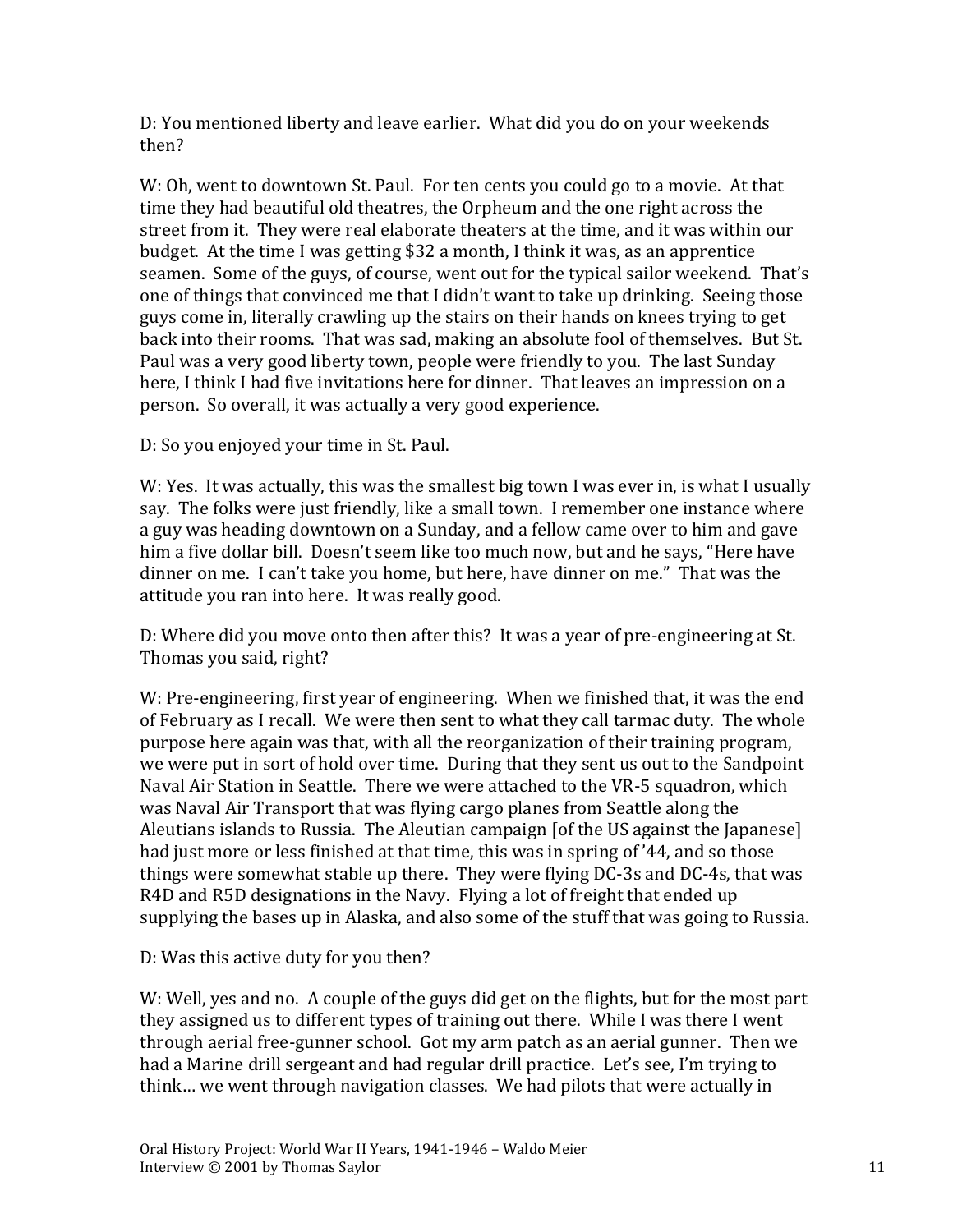between flights that conducted class for us. Navigation, communication, the typical military type of training.

D: More training as well.

W: Yes, this was supplemental training. We couldn't pass or fail necessarily there, it was just something that took up our time. I ended up being in a group that only spent two months there. That was before we went onto the next base then.

#### D: Where was that next base?

W: From Seattle I sort of lucked out on that deal. We had just been given a job to take all the olive drab paint off of a DC-3, they had given us little scour pads and we were supposed to clean that whole airplane. That's like doing a floor with a toothbrush. We had just gotten there and just started, when they made an announcement that we were supposed to fall out and get in formation there. They started calling out names and got to my name and I think it was only one or two more names, and that was the end of the group. Okay, report for leaving and get yourselves together.

We got on the train and headed to St. Olaf [College, in Minnesota], of all places, almost where we had come from. This train, however, was a much nicer. I didn't tell you about the train going out. It was a converted cattle car, three bunks high, and the bunks were crosswise on the car, so if the train rocked side to side, well, you slid up and down on those bunks. It took us 48 hours to get out there. Anyway, it had a sliding door in the middle of the car and so forth.

But coming back we did have regular Pullman cars, sleepers, they were really a nice deal. Incidentally too, when we got to Seattle, we became seamen 2<sup>nd</sup> class. They gave us a bump up, I think our pay went to… I think it was \$54. But then when we got back to St. Olaf, then we got our first Naval Air Cadets uniforms. We turned in all our other gear and were issued our cadet uniforms. Now that was what they called "Flight Prep" school. That was almost like pre-flight, a little bit heavier on the academics and not as heavy on the athletics. That was basically all of our courses at St. Olaf.

Oh, we had a science class. I recall there was a Professor Lanchoff, and he was a Jewish refugee from Germany. He was a real character, an excellent instructor. Then we had another civilian instructor, trying to think what his class was. It seems to me it was English composition or something like that, they did give us things related to a regular college course, but bent towards the Navy's use. We were a lot heavier on communications there. We had to pass fourteen words a minute sending and receiving Morse code to finish up there at St Olaf. While we were there, we got the word that one half of us were going to be moved out. They were going to move half of us into the regular Navy. Again, another cut in the program. They took volunteers first, which was good because that meant I got to stay. Other than that they looked to the level of your achievements.

I have to admit that college was a disappointment from the standpoint that I wanted to get into flight training. So I did only enough to get by. We had physics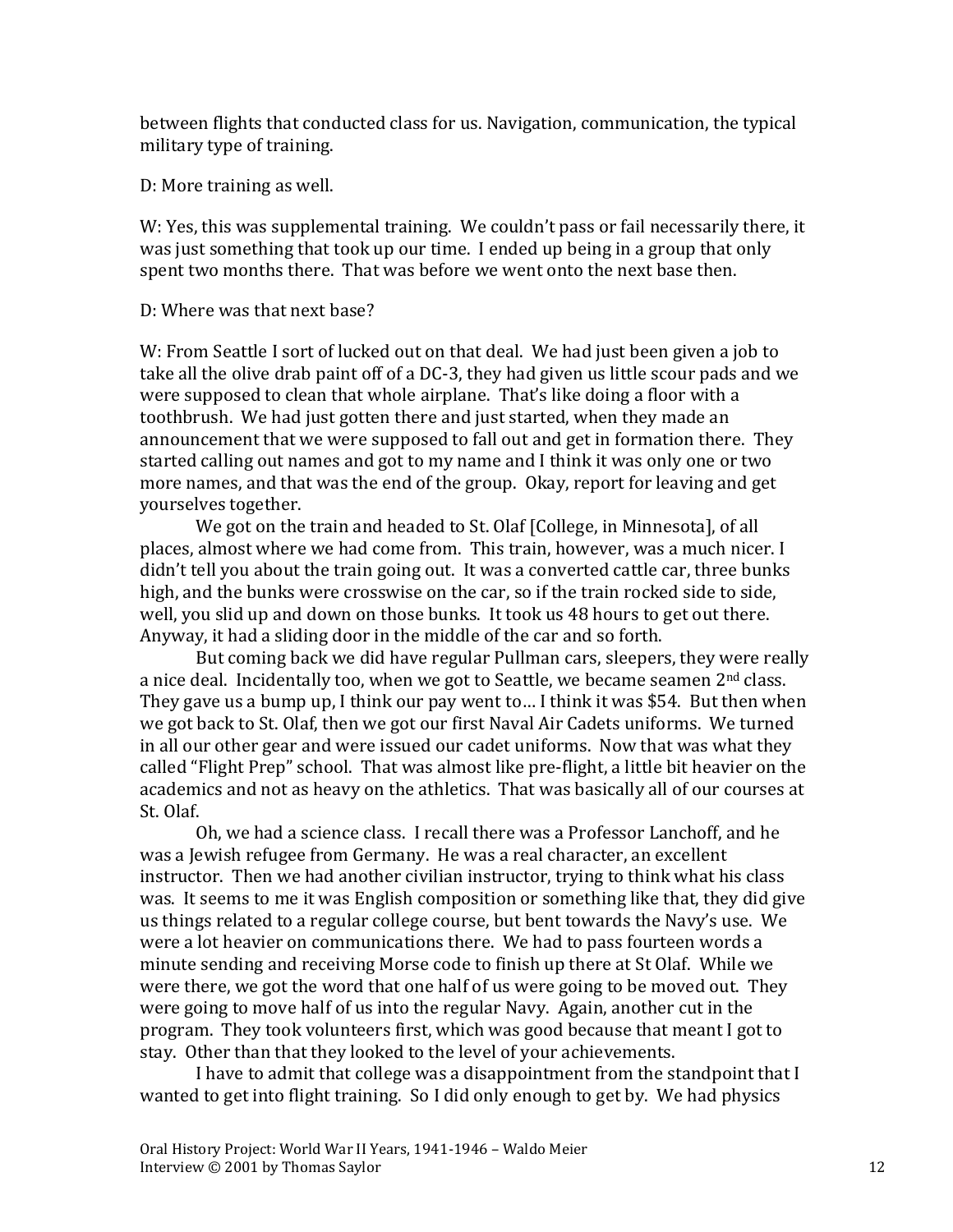and math etc. We did have a couple of courses, spherical trigonometry which was related to navigation, and we had celestial navigation when we got to St. Olaf. So there were some of these courses which were not the easiest. Physics was a college course I enjoyed. As we were progressing on, it got more and more related to flight type courses.

D: So some of the guys went directly to the Navy, and you stayed on at St. Olaf.

W: Yes. I was able to stay through the whole flight prep school. The other guys were moved out into other areas, some of them just for direct sea duty, or moved into other programs. Of course we never did really know what happened to them, they just sort of disappeared.

#### **End of Side A. Side B begins at counter 000.**

D: So during this time you were still preparing for flight. Did you ever go up in planes at all during this time?

W: No flight training yet, but I could touch on a couple things there. Liberty on weekends, coming to St. Paul. Then I got to get back to Pilgrim Lutheran and keep up my acquaintances there. And my old roommate at St. Thomas was still there because he was a deck officer candidate, and that was a longer program. So it was sort of like a homecoming weekend each time.

We were at St. Olaf until September [1944], then we got sent home for about six weeks, I believe. Kind of embarrassing because here things were really hot and heavy in the middle of the war. D-Day in Europe in June [1944], mid-June, June 6<sup>th</sup> I believe it was. I was at St. Olaf then. But then here I'm at home on leave, and I hear, Well, gee, aren't you in service? What are you doing home? Had to listen to that.

So then we had to report back and they took us sent to Chicago for overnight and the next day sent us back to Iowa City, that's the University of Iowa, Iowa City, for pre-flight school. Got there in September, and we started our pre-flight. Preflight was a lot heavier on scheduling of everything—we got a half an hour a day that was unscheduled. You could do anything you wanted to do in that half hour! *(laughs)*

D: Wow, a whole half hour to yourself! *(laughs)*

W: Yes. One thing, I was classified as a non-swimmer, because I couldn't perform… it had to be breast stroke, side stroke, back stroke, and crawl. And I couldn't get crawl down to the Navy specifications. I'd already passed my AAA, or AA life-saving test, and a mile in the water with clothes on, and a mile in the water with clothes off, and all the rest of the stuff, but I still couldn't do the crawl the way they wanted it done. So at 7:00 in the morning during the winter time, I'd report to the field house down there for swimming. The temperature outside would be down below 0 and 20 below, it seemed like. They only had single paned glass on those windows and there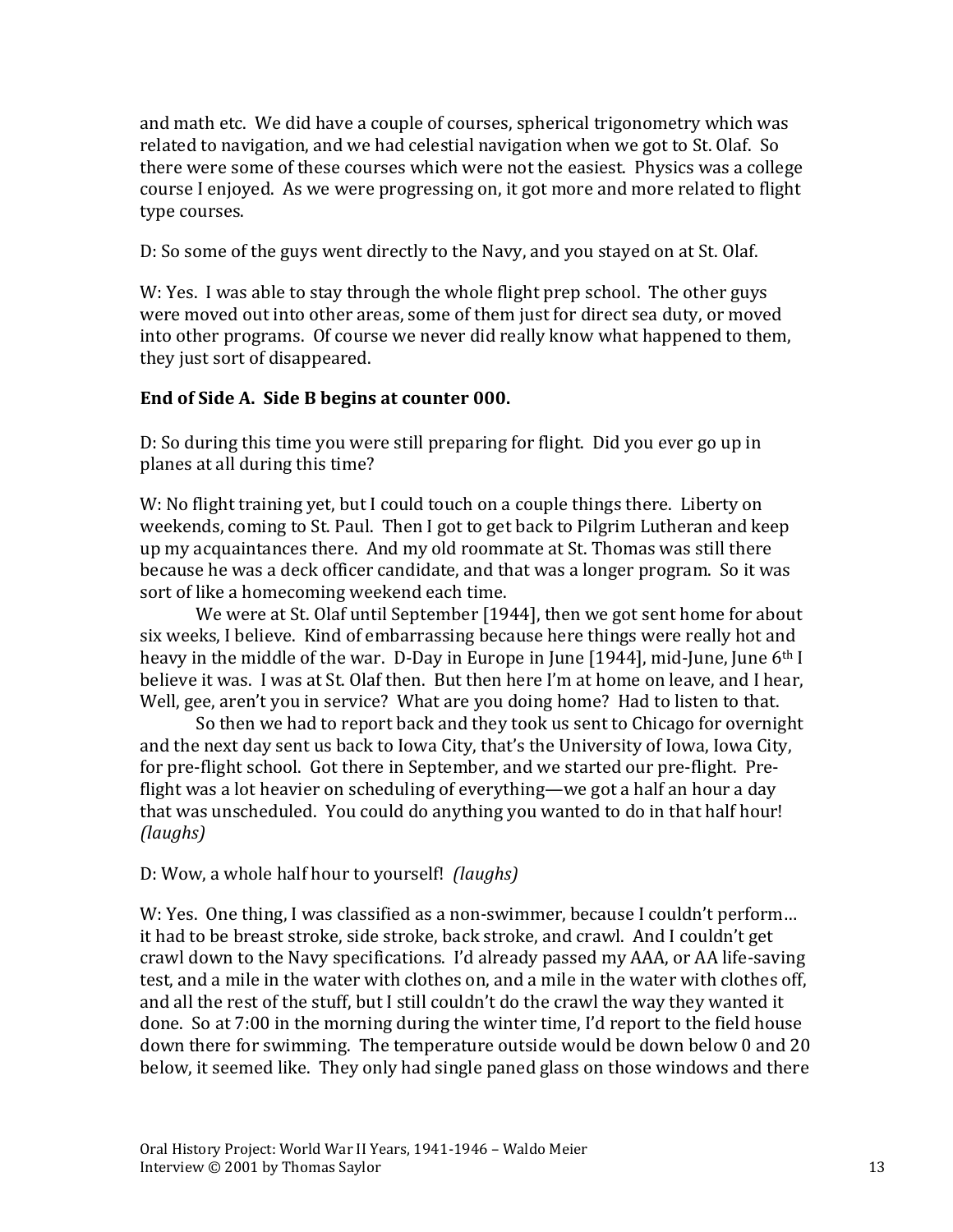were icicles hanging off of the window sills inside. Boy, the water was 65 degrees, so we kept moving.

After eleven weeks of that I finally think they gave up on the fine points of the crawl. My backstroke was terrific, in fact I was used in the class, I'd get to go out there and demonstrate how to do the backstroke, but they didn't like the way I did the crawl. That's one of those things. We played football, we played soccer, we had wrestling, boxing, gymnastics. Basically six hours of physical training, six hours in class. So they kept us busy.

### **(1, B, 70)**

D: So the classes were all flight stuff then?

W: No, we got into some gunnery classes, we had some shooting on a rifle range, and we had more in the navigation, got pretty heavy in celestial navigation down there. We'd go out at night and have to take shots with the sextant and locate the position and so forth. Communications kept on going, our Morse code practice. In the military, at a distance, Morse code was something—radio equipment wasn't like it is today—Morse code could get through where voice couldn't. So we did that too. We had a sending key in the cockpit for Morse code.

We did more simulated things, for navigation. We'd be given different problems for a different kind of search and things of that sort. But a lot of emphasis was on physical training. They did give us another chance there to go home if we wanted to, and I think we had two fellows that in our group that did opt out. Preflight lasted through until February of 1945.

Part of the deal down there was survival training. And it so happened that that came at the end of our regular course, so it was the coldest spell they'd had in Iowa for I don't know how many years. We were sent out with a half shelter, a sleeping bag, and three days of K rations. They took us out along the Iowa River and dumped us out in a field down there, and said, "See you in three days." *(laughs)* They did come around on a daily basis, though, to make sure we hadn't frozen to death! We had to cut our own wood for fire and all we had was a machete. Boy, I had a sore wrist from the vibrations of cutting wood with a machete, for fire.

#### D: Were you all isolated, or were you guys together?

W: We were in groups of maybe, probably forty or fifty of us, I suppose. We were divided into a group and then we stood what they called fire watch. During the night we'd go around and throw a little more wood on every guy's fire while the other guy slept. In that sleeping bag, the only thing I took off was my packs, the shoes. And you'd crawl into that. They were good sleeping bags, they were down sleeping bags. Lay on whatever you could find, when the snow was about two feet deep. Then we had no water, we had to melt snow. We did cut a hole in the ice in the river and we found out that there was untreated sewage up the ways. We were given Atabrine tablets, and you'd put the tablet into the canteen and shake it until you could smell the chlorine. Then you'd leave it for a while and you could drink it.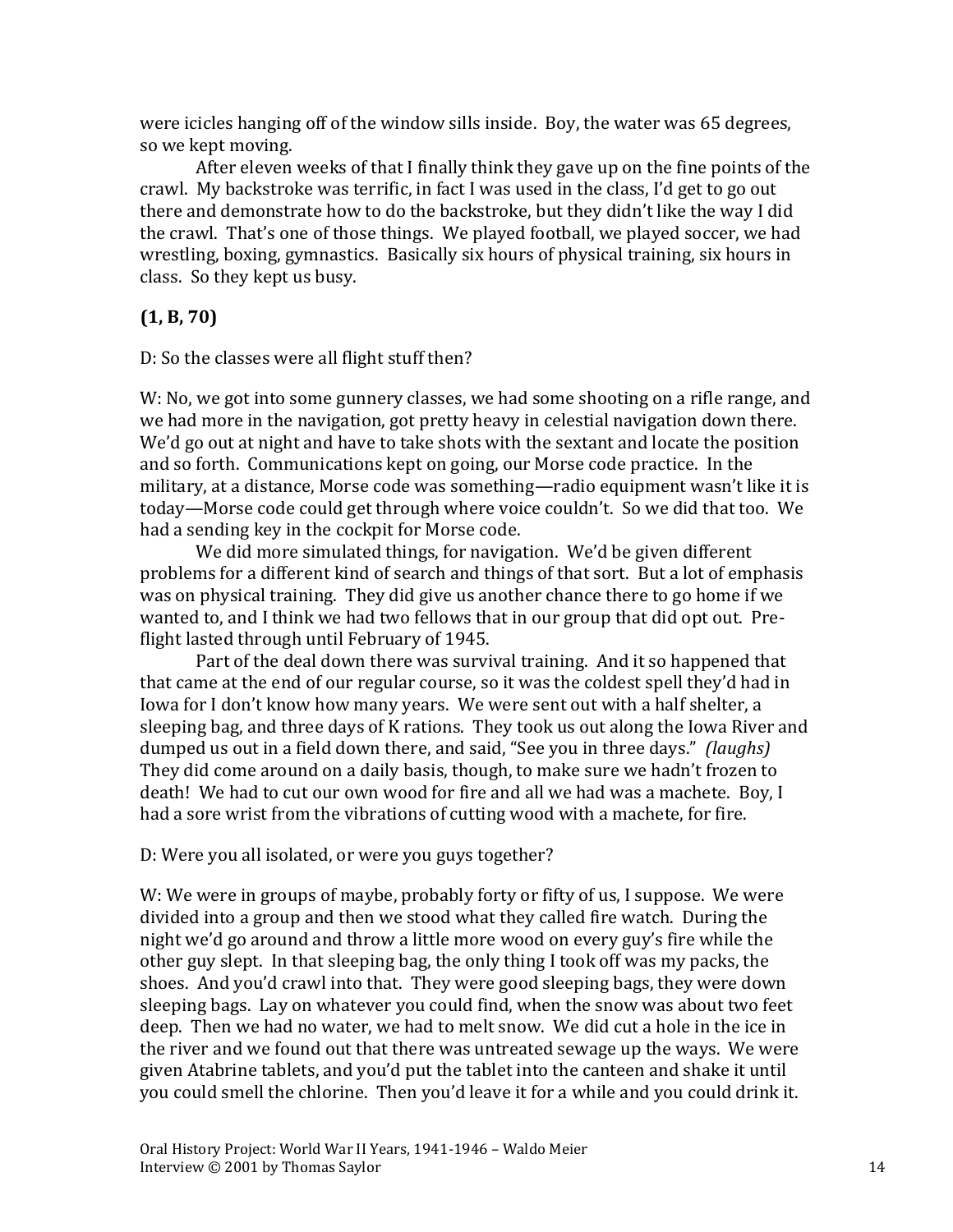#### D: I bet that tasted great. *(sarcastically)*

W: Well, I opted for the melted snow. I didn't know anything about the, there was a hospital up the river that dumped there sewage we found out afterwards, or so they told us anyway. But they did tell us to be sure to use the Atabrine tablets if you used the river water. But the last night out they brought us steak. Well now, you've got a steak, what do you do with a raw steak? *(laughs)* I found an old lid from an old lid from what looked like a maybe a gallon syrup bucket or a gallon paint can, and that was my frying pan. Got that over the fire, and that was the best tasting steak I've ever had.

D: Oh I bet, after three days of K rations.

W: Yes, that was quite an experience. When we got back, of all the things they had for chow that noon was chicken a la king. Of course, everybody hungry as the dickens, and everybody overloaded it on that stuff, and everybody got sicker than a dog. Our stomachs weren't used to it, weren't used to the richness from something like that. We did have excellent food at pre-flight. They really loaded on the food. We had chicken every Sunday, ice cream every Wednesday as I remember. Food was really pretty good at pre-flight. It wasn't too bad otherwise, but I think preflight was exceptional.

That was February [1945], and then we finally, I think, got sent home together for a couple of weeks. Then we were sent to, I went to primary flight training in Norman, Oklahoma. I got there in early March, yes, early March of '45. Started my flight training, and that was, I finally got what I went in for. My first instructor's name was Prophet, he was a 1st lieutenant in the Marine Corps. In the Navy, when you graduated, you could elect to go either to the Marines or the Navy. The same program.

### **(1, B, 164)**

#### D: Really?

W: Yes. He was a lieutenant that was in the Marine Corps. I had an experience there that really pretty much shaped the rest of my attitude. I had three flights with him and had gone to chow at noon. We'd heard some scuttlebutt about a crash. Talking around at the table there, "Heard about a crash this morning." "Yeah, two guys were killed, a student and an instructor." Another guy says, "Who was it?" "Well, Prophet and Dordy." I tell you, it took the wind out of me. Still does. *(emotionally; pauses five seconds and blows nose a couple of times).* So then I didn't have an instructor. It was about two or three weeks of just sitting around, you might say, which was not the best for me. During my primary training we had six fatalities.

Then about the end of March [1945] I got a new instructor, his name was Wright. Got back into flight training again, I got my ten hours in and on April 2<sup>nd</sup> I soloed in the Stearman. Just out of curiosity for you, I ought to show you a picture of the plane. Just a second here. *(gets out pictures and shares them)* Downloaded this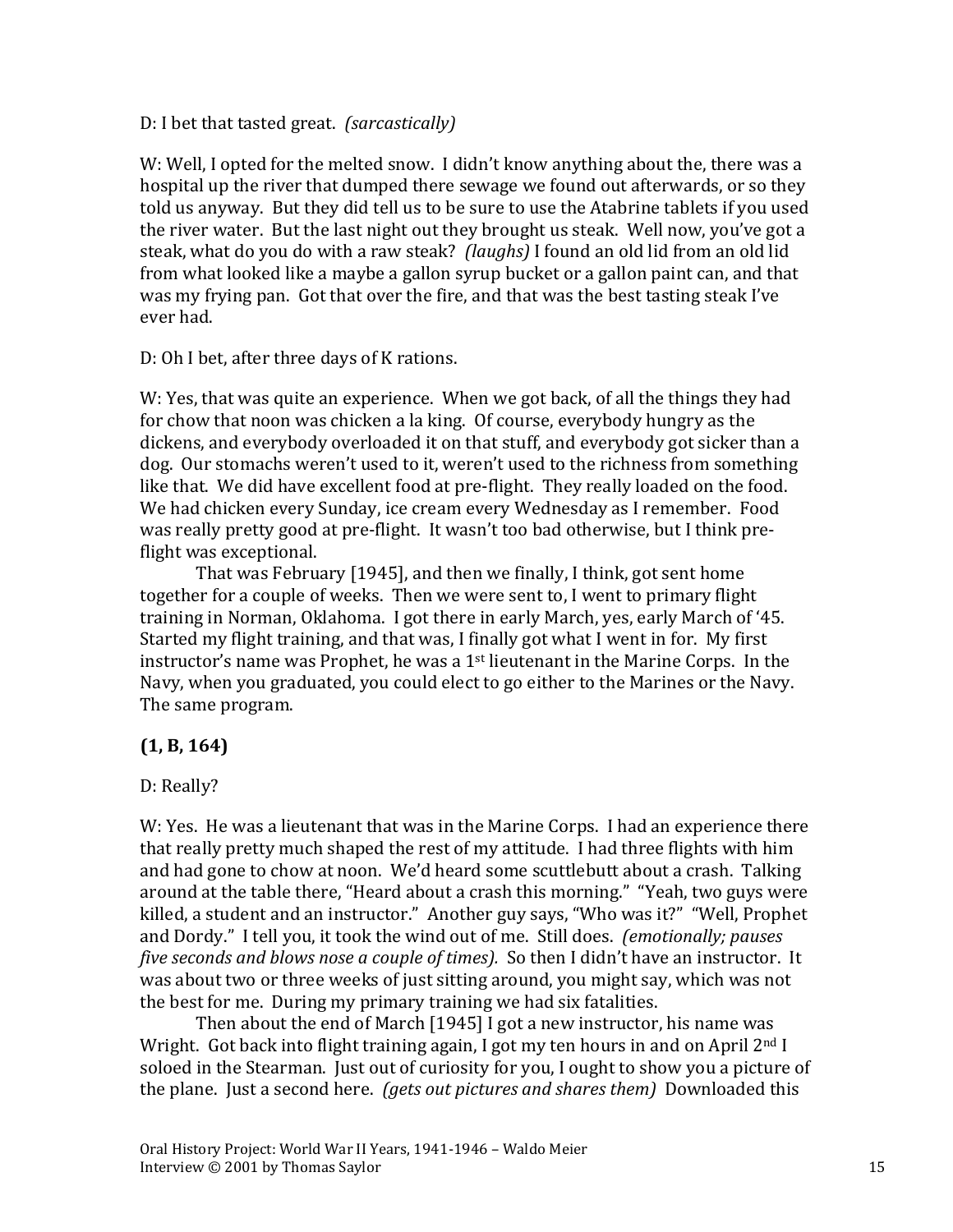one from the Internet. There's the Stearman. *(points to airplane)* Yellow Peril, as they called it.

#### D: Yellow Peril?

W: Yes, Yellow Peril. My instructor was killed, he and his student on the 34<sup>th</sup> dual flight; we had to do an inverted spin. The only witness to the whole thing was another instructor, and he noted that he saw them spinning. We had 600 airplanes, and 300 would go out in fifteen minutes. Now you wonder how in the dickens that could be, the slab that we used there wasn't a runway, it was a one half mile square blacktop. Here are all these planes taking off side by side, and so the sky was full of them, you didn't think too much about it.

The inverted spin was required; you had to do one as part of the flight training program. Something happened, they don't know for sure what. I've got my own theory, but that's sort beside point, I guess. You do a loop and as you got to the top, you would stall her off when you were inverted. I think maybe the student got in a hurry and did something when he was in the vertical position, and the plane ended up sliding backwards. When that happened why the, the elevator snapped; they said the control to the elevator was broken, so he had no up and down control. Then of course the instructor can't leave the plane with the student in it, and I imagine the student froze. He never bailed out. That had a big impact for me, feelings that you have that might not make it out of the program.

I went through the program, finished up near the end of June. *(pauses five seconds to refer to pictures again)* Here is the whole primary flight program here. *(Waldo makes some references here to a flight plan he has, with records of daily*  activities) Let's see, the 1<sup>st</sup> and then it was a month later... it should have only been about a week, because this is when my instructor got killed.

Now on this flight plan here they don't have a date for my solo, but it was before the 2nd of April [1945]. I'm sure I soloed on April Fool's Day… yes, I'm sure that was it. Here, April 2<sup>nd</sup>, then I also went up on a solo flight, or a dual flight, I had a couple duel flights here, and then a whole series of solo flights here. They didn't differentiate by date, just in between. They just always put the highlights here, if you would. I got through that and went through my solo, then I got a new instructor, Hamilton was his name, and he was with me until I got to my cross-country flying. All of the aerobatics; we did very little straight, level flying. It was almost all aerobatics. Snap rolls, slow rolls, falling leaf, just on and on and on. This differs from the civilian flying so much. I got my cross-country out of the way, and there was night flying, too. I think there was three hours of night flying. I had an extremely close call on night flying. That's another thing that kind of made the old blood run cold. A mid-air collision, darn near.

D: You came close to another plane?

W: Yes. The trouble was, I… it would take all day if I went through all this stuff. On night flying, it was a simulated carrier deck, and you may or may not remember seeing these black pot flares, they're round, just like a bowling ball, with a flame on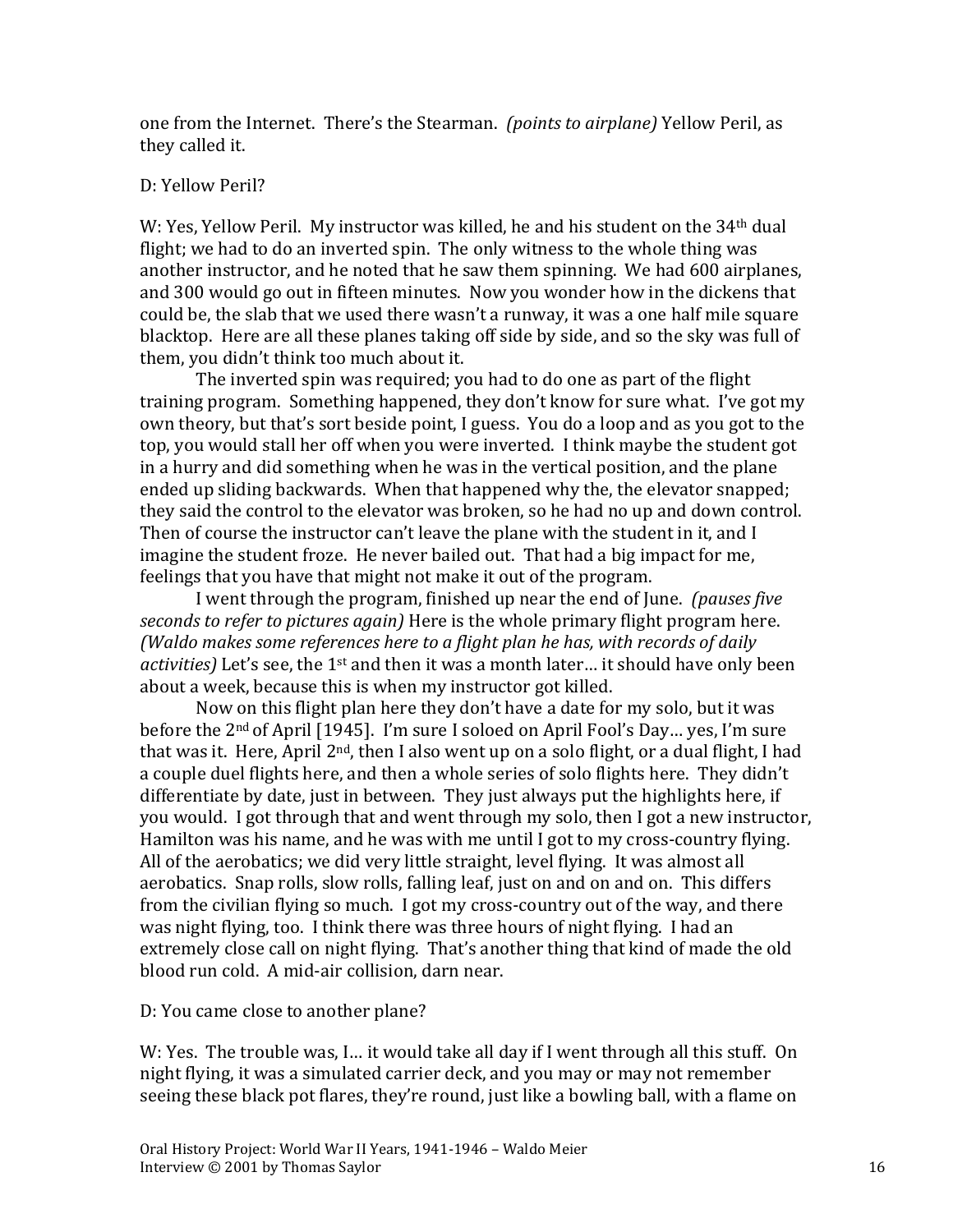the top of it, they're kerosene filled. They had eight of those out, to outline the landing. There was no lights, just eight of these pot flares, four on a side. We had to land, and this was the same size as a carrier flight deck. We had to land so that we could touch and go.

This was at about 2:00 in the morning. Down there in Oklahoma, why the wind would shift and so you'd be drifting one way or another. I got a green light for landing. I was drifting sideways because a crosswind had come up. I didn't correct enough for it and I hit three of the four flares on the one side. Knocked out three of the four. The guy that was just ahead me, he didn't know about it, he was flying a long, oblong flight pattern. He went out, I imagine about three miles turned and come back. So he came in for his normal landing as he came back, and I knew the lights were out, because I'd put them out, so I flew wide, and didn't drop down at all.

As I came around, all of a sudden I noticed out of the corner of my eye, an alternating red-green-red-green light. The Landing Signal Officer had a signal light, nothing more than a hand held stoplight, but they had red and green colors. And that meant immediate danger. When I looked, here was this plane coming up directly from the side. I rolled over and down, and I was only at 300 foot. And *(makes engine noise)* his engine drowned out mine as he came over me. So, you're not scared at the time, until all of a sudden it sort of soaks in. The thing is the exhaust is right up here in this side *(motions with arm)*, and at nighttime there is a flare about so long and so wide *(motions with hands)*, bright orange. That is right where I was at. He was just coming up, and that flare must have blinded him in that spot. We didn't have any landing lights, all we had was just the two clearance lights on the wingtips, and one on the back. I had to then finish up and do the rest of my landings. We had to record three landings, three satisfactory landings.

After this I came back in and a student was just checking in. He says, "He's always getting that red and green light and I can't figure out what the dickens it was." I said, "Were you in plane 54?" "Yeah," he says. I told him then. He had never seen me. So, it got a little bit close enough that I could hear his engine over mine. Of course he was on full throttle pulling up and I was on cruise you might say. That was another of the things… Somehow or other, I think it changes your whole life, something like that. *(pauses three seconds)*

Anyway, finished up there, went home for a week, over 4th of July weekend [1945], then, reported to Corpus Christi, Texas. Another side point here is that I had put in for multi-engine all along, but when I finished my primary flight training, they assigned me to carrier aircraft. Well, I was figuring for patrol bomber or something of this sort; I didn't necessarily relish operating off of a carrier. I figured patrol bomber or something like that.

Now this was early in July. My primary flight training finished. I remember in our recognition classes that we had different ships that we had to recognize, silhouettes and that. We would hear, "That's the last one of this group, we can forget that one." These were Japanese ships they were talking about, as they were being sunk. Around then was the last Japanese battleship, and, "Well, we can erase that from the text."

I can't remember the exact sequence of things at Corpus Christi. We had a situation where we didn't get started on our flight training. This is what we were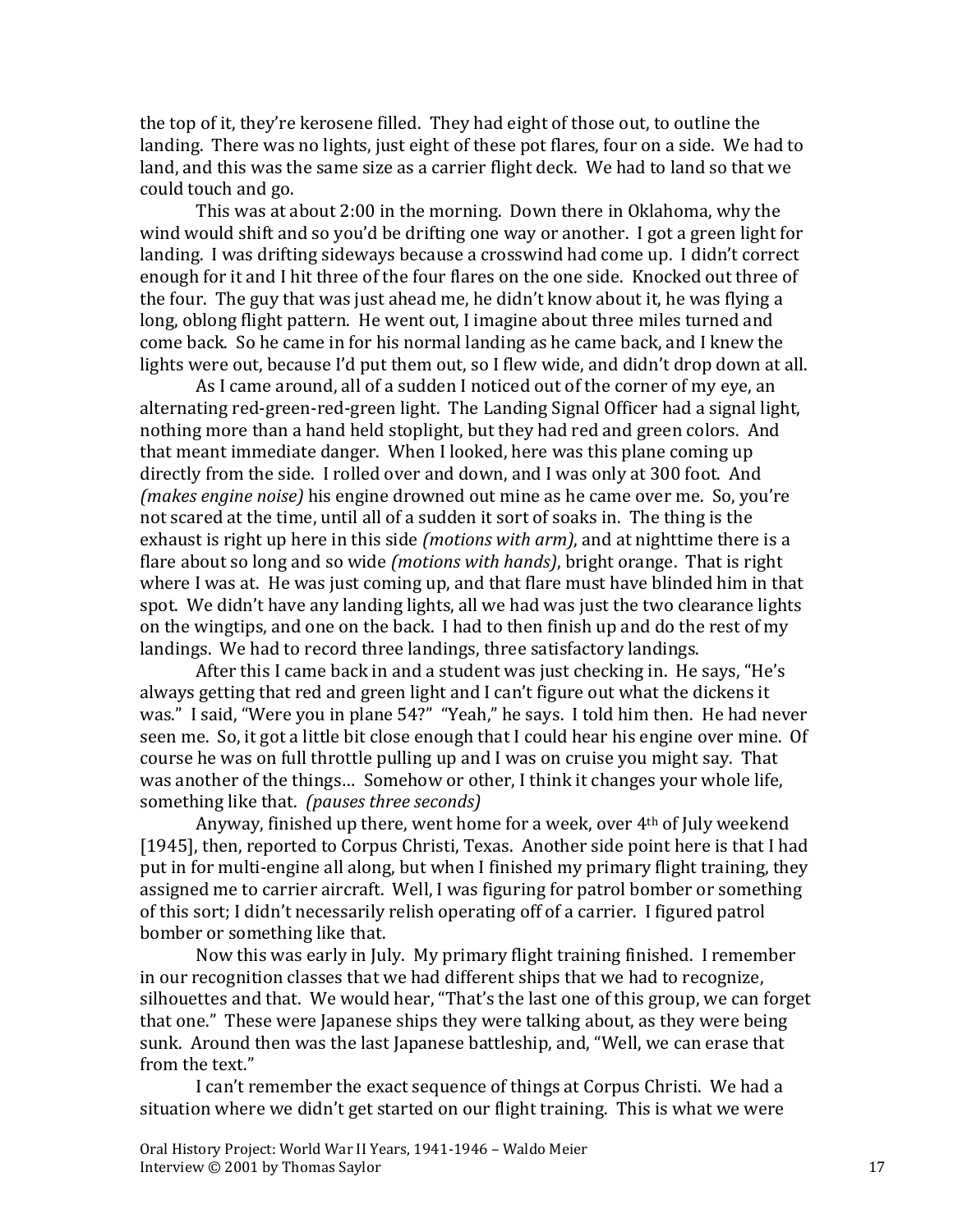flying down there, the SNJ *(shows another picture)*, which is, maybe you've seen in some of the movies, they fix them up to look like the Jap Zero. Change the canopy and so forth, 600 horsepower. It was actually designed originally as a fighter bomber. They used it even in Korea for front line spotting and so forth. It was a pretty nice airplane. I think it was August 11<sup>th</sup> that I had my first fight in the SNJ-5. Well, if you recall the history, August  $6<sup>th</sup>$  was [the atomic bomb on] Hiroshima and August 9<sup>th</sup>, Nagasaki. It wasn't until after those two incidents that I got started with my training. I did get fifteen hours in, but then the Japanese surrendered on August 14th.

Morale just dropped, the bottom just dropped right out of morale. Guys just said, "Let's just get out of here and go home." They gave us a week off with nothing to do. We didn't have to report except each morning at 8:00, we had to show up for muster, and then off the rest of the day. Then they told us we could sign up for release to inactive duty. I was just coming back from the flight line one day, and then here comes the announcement, "Now hear this, now hear this, the papers are at the squadron office." I was just right outside the door when the call came in. I walked in and said, "Where do I sign?" *(laughs)* I think I was the first one on that list, because he'd just put the mike down when I walked in. I signed up to get out. There were about 200 in our group, I think it was, and seven guys stayed in. That's how the feelings had gone, the war is over, forget it.

D: Was that the immediate reaction, would you say, to the bombs and then the end of the war?

W: The bombs were a real upper, I guess you could say, because we were getting to the point, and we knew what we were going to facing. This was July, August 1945 about November we would have been finished, and we would have been sent to the Pacific for the final push in on the Japanese homeland. Because of Okinawa and Saipan, we knew how that had gotten. At Okinawa there were a lot of civilians that they had committed suicide rather than surrender. And the homeland I'm sure would have been the same thing. It would have been a door-to-door type of thing. It just got weighing on your mind about what was going to be happening. And then when they announced that morning that we had heard that something had been dropped. They said, "We don't know what it is, it's some kind of device, but it looks like it really is something." They didn't know, they didn't have the word "atomic bomb," it wasn't even anything you knew about. See, Alamogordo [New Mexico] was July 20th, that's when they dropped the first atomic bomb off the tower down there, and this was only a couple weeks later. So there was no word that leaked out or anything that there was anything like that. When the second one came, and boy, it was elation, I suppose you would say.

I remember an F6F Hellcat [Navy fighter plane] came in over the field and did a victory roll, vertical victory roll, and nobody cared, so what. That was forbidden, and before that they would have kicked you out of the Navy. We reported for class after this week off, and somebody called attention because you always did when the instructor came out, and the instructor said, "Oh, sit down, the war is over." *(laughs)* That was just the way things went. So September 29<sup>th</sup>, the paperwork finally all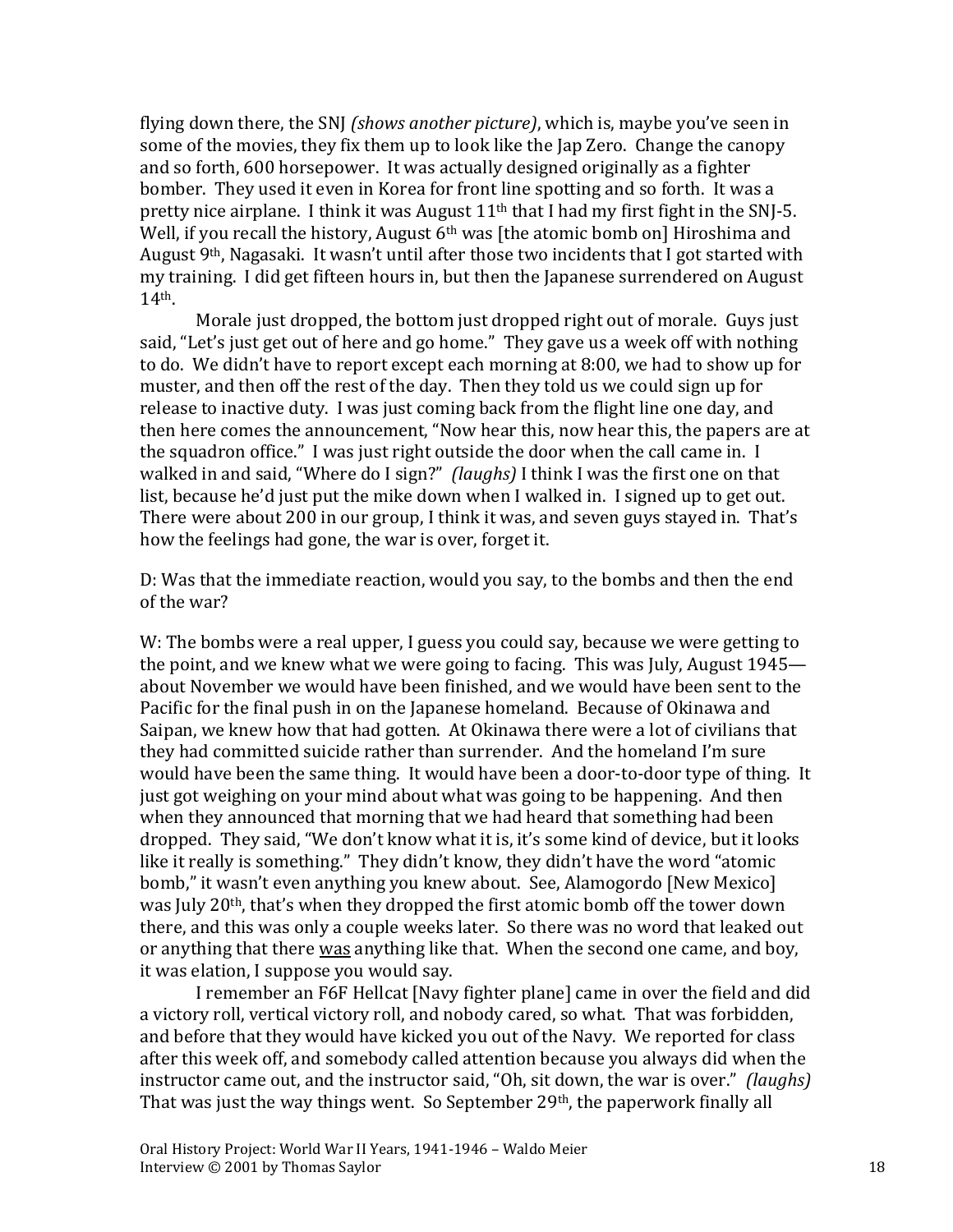came through, and I got on the old train and went up through Houston and caught a train back to Kansas. I got as far as Emporia [Kansas] and I got impatient, so I got out and hitchhiked the rest of the way. Otherwise I would have had to gone into Topeka and then back, as it wasn't going through my hometown. Emporia was about thirty miles away was from my hometown.

### **(1, B, 408)**

D: What do you remember about when you first got back? What was the first thing you did?

W: Well, the first thing I did, when I hitchhiked into town there, there was no one at home—they were expecting me there. During the time I was in service, my dad had moved out to Topeka. My brother had stayed on the farm; he had a farm deferment. He stayed on the farm, and when I got home, I had to wait around until they got back from wherever they'd been.

"Home" was a real letdown. Got home and went to a high school football game. It was a week or two later, it was October, it was the homecoming. And here these kids that had all been freshmen, now they were all the "big guys" on the block. I didn't know them and they didn't know me. A lot of the other fellows, my classmates, which I had been to school with, most of them were still over in Europe or out in the Pacific yet, because they hadn't had the opportunity to get home as quick. I stayed around for, oh, a couple weeks, then I got on a train and came up to St. Paul. No job, no place to stay. *(laughs)* Talk about stupid.

So I got up here to St. Paul, and the money I had in my pocket was money that was left of the money I'd borrowed from my mother. I got here on Sunday, November  $11^{th}$ . The  $12^{th}$  was then the [Armistice Day] holiday, so I went to downtown St. Paul to start looking for a job. We had a state department office and a federal department office at that time. One was closed because of the holiday and the other was open. I can't remember which was which. I started looking for a job and there just wasn't nothing. So, I started around the Midway District, I started about Lexington Avenue, to stop at places to look for work.

I stopped at Brown-Bigelow, and he showed me a stack of papers, it looked like about a whole ream of paper. "Here's what I've got for people looking for work. Here's a guy with ten years of accounting experience and I can't even find a place for him." He just pushed the paper back in the drawer. So in other words, don't bother me. Well, Montgomery Wards was just a little ways up the block, up the street, and I went in there. "Oh yeah, we need somebody in shipping, packing stuff for Christmas." You know, the war is over now, and so I got a job there, a whole \$.71 an hour. So I went to work there.

I had written a letter to the church, Pilgrim Lutheran, and the pastor had sent me back a letter that said, there was a widow, and she was looking for somebody to rent a room, and it was at 1954 Palace [in St. Paul]. So I walked in on her that Sunday evening, and when I got there she says, "Well, I suppose." But she hadn't said yes or no to me. She says, "I'll let you stay overnight and we'll talk about it tomorrow." So I stayed there and ended up staying there most of the summer [of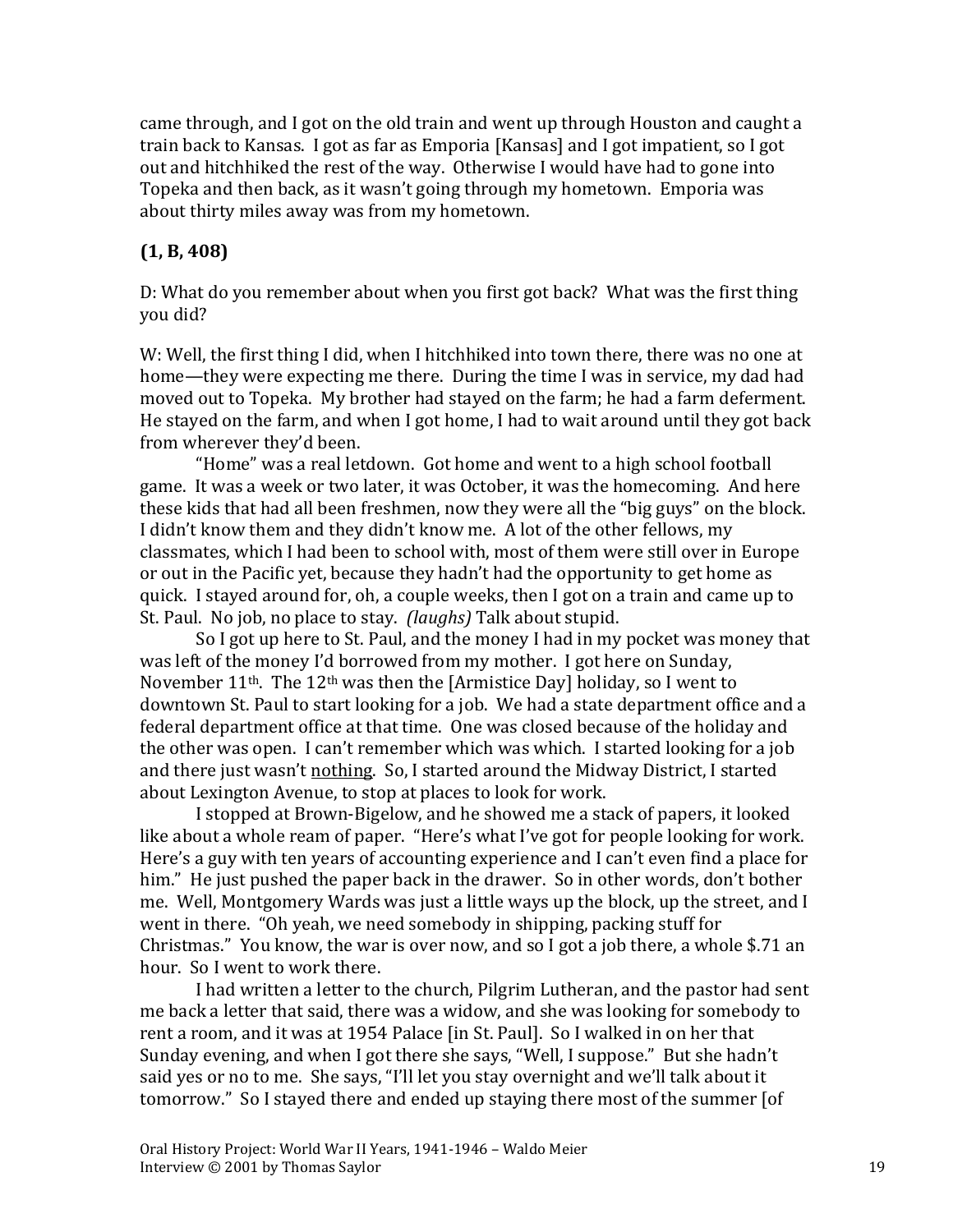1946]. But, I got back up here and things weren't quite as rosy as I remembered. You know, you're on your own now and nobody's taking care of things. But I was pretty fortunate and got a job, it was enough to pay my rent anyway. That's where I met my wife incidentally, too, at Wards. I tell people I found her in the bargain basement. *(laughs)*

D: When did you meet her?

W: I met her just before Christmas in 1945, and then of course I got laid off at Christmas, because there's no work. I went home over Christmas, then my sister and her husband, who was just getting out of the Army Air Corps, we went out to California for a week. I came back the last of January. Then they hired me back at Wards. Then one thing led to another, and got engaged in May and got married that fall [of 1946]. So things worked out.

D: Well, if you don't mind, I'm going to pop back to some of those years, and ask a few more questions.

W: Sure.

D: Is that your picture? *(points to picture of Waldo in album)*

W: Yes. Official Navy photograph. That was the flight uniform.

D: In the aviator jacket. Wally, when you were spending your entire time in service, you were at a lot of different schools. Did you ever see people of different races come into contact at all during that time?

W: Racial stuff? No, we were almost totally segregated, you might say. At Norman, Oklahoma, we had a couple of barracks there that were blacks, Negroes, Afro-Americans, whatever you want to call them, Negroes at that time. They were flight crew people and so forth that worked on the flight line. With all those planes there was a lot of maintenance there.

In Oklahoma City, I ran into one of the first things about discrimination that I ever ran into. I got on a bus there one day, and I liked to ride in the back, so I walked in the back and sat down. It was right at the end of the bus line. I had dated a girl, close to downtown, it was the end of the bus line, and I went over and sat on the bus and sat clear down in the back. The driver was sitting there looking in the mirror, not moving, motioning like this to me. *(makes waving gesture with hand, come forward type motion)* Finally, he says, "Get out of the nigger section." I says, "Well, hey, can't I sit for a while?" "That's the nigger section, get up here," he says. So I had to move out, way up to the front.

D: You're the one that had to move.

W: Yes, discrimination, I don't know if it was reverse discrimination or what. Yes, that was the first area I saw anything like that. In Kansas we didn't have anything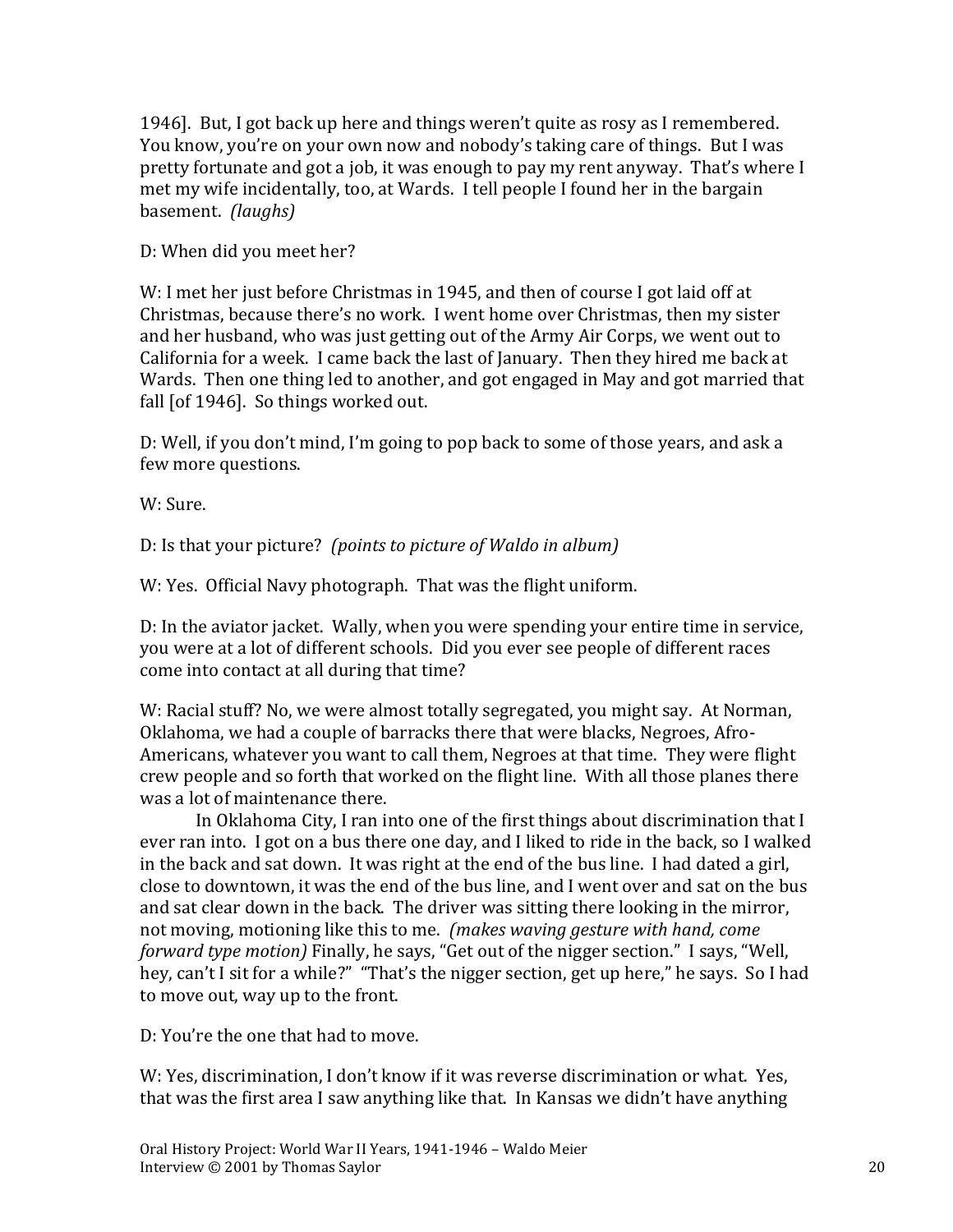like that, not that I was aware of. Of course, I was never around buses in Kansas, maybe it was in Topeka or Kansas City. But this was the first thing about discrimination I'd run into.

Then at Corpus Christi, we had Negro mess attendants. That was the first experience I had. Well, we had a little of it at the Naval Air Station out in Seattle, and I just didn't pay a lot of attention there, I guess. But here in Corpus Christi they specifically were acting as servants, you might say, in the mess hall. They had their fun, too. I remember one day in the mess hall I turned my plate over, and here a cockroach comes out from under the plate; they had put a cockroach under the plate. We could use regular chinaware, and they had put this down over the bug. When I turned the plate over there it was. *(laughs)*

But, there never was many problems. I don't know, we never did notice any kind of friction at all. Actually, it was something that I never even thought about. I suppose I was rather naive at the time. Those are the only two items that I can think of.

We also had women groups, there again very segregated. We had women that were on the flight line. They were in the WAVES. We did have some women officers at Corpus Christi. Our rationing officer there was Gloria Moninger. Boy, was she really a sharp gal. She wasn't so old that I couldn't notice anyway. *(laughs)* I don't remember what her rank was. But I think that's one of the few. We did have some class instructors, we had a Canadian, he was a man, but he was a Canadian actually was one of our instructors, and I think that was at Corpus Christi, too. But he had been in the Canadian Air Force. In our case, he had an American Navy uniform on, but he had the British wings, as a British pilot. So that was kind of a little twist. But for the most part there wasn't anything. We had no black officers to my knowledge that we ever came across in my training or anything of this sort. That did happen in some of the other branches.

Of course the Tuskeegee, how do you say it, flight crew, they were all blacks [pilots of the 332nd Fighter Squadron], flying over in the European Theatre, outstanding record. When they flew escort in the bomber squadrons they never lost a single bomber. They lost some of their own personnel. As far as discrimination was concerned, that's just about it. No big deal with us.

We were quite segregated. At Sandpoint Naval Air Station, there was blacks there. I had kind of a bad taste about that outfit, thinking back on it. One incident that happened out there. When we went swimming, we threw our clothes in the locker, and the blacks used the same locker room area. When I came back from swimming one time, I opened up my locker, and my billfold was gone and my shorts were gone, and here was a filthy old pair of shorts in there. *(pauses three seconds)* But that was how you got clean shorts, I guess. But my gosh, they were dirty. Of course, right away my thinking was, one of those blacks had switched on me. I lost \$11 out of my billfold, and my address book was also in the billfold, so I lost a lot of addresses. And my shorts.

D: Never to be redeemed, eh?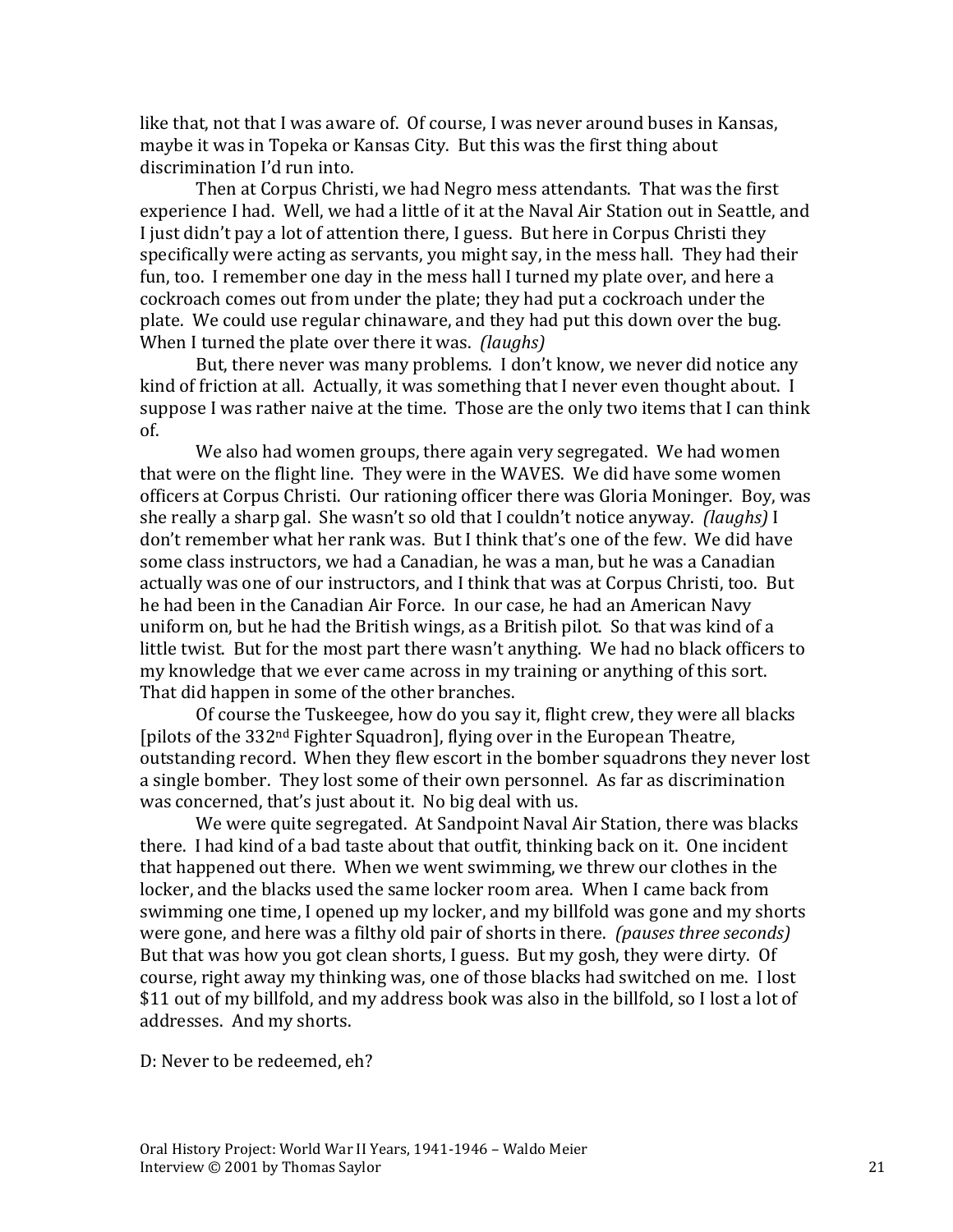W: Never to be redeemed. I wasn't even looking for them. I don't know what I did with them, I just threw those things in the trash. I went back to the barracks without any shorts on. I just pulled my pants on over them and forgot about it.

D: Were there any individuals that you remember, throughout, whether it was buddies or officers or anything, that had a real impact on you?

W: Well, I am still in contact with a fellow that was my roommate at St. Thomas. Another fellow from St. Thomas ended up being best man at our wedding, in '46. He now lives in Florida. My roommate from St. Thomas is from Kansas, and he's living in the same area down there. He had moved around all over the United States. He had been with Prudential Insurance, I think it was, he was a regional manager of something like that. He's now retired, living in a new house on the old home place. This Bosker that I mentioned. He has died. He was also from not too far from where my roommate lived. Another fellow, Dick Stoppel, he was also from down in that same area, but he also died. We've had a couple reunions of the group that they were in. A couple reunions at St. Thomas and also St. Olaf.

D: Any stories or pieces of information about them that you remember that made such a big impact on you from them?

W: Well, one was a roommate, when you live with a guy for eight months, nine months. It was kind of different, because we never went out on liberty together or anything. Yet at the same time, I don't think he ever really went to church to any extent, and I always went to church. He mentioned that even one time, here when I was visiting, I visited a couple times in the last five years. "Yeah, I remember you always going to that Lutheran church up there." He, I think, is semi-active in church now, but I didn't question him on that. Just from talking to he and his wife. The other guys, of course, one was the best man in our wedding. He and I were together at St. Thomas, he went up to Seattle at the same time. I came back, his name was Miles and mine was Meier, he was just a name or two after mine and at the cutoff. So he came to St. Olaf a couple weeks later. He washed out of primary flight training at Norman, Oklahoma, so he went on and got his commission as a navigator. They sent him right out of there to navigator school and then he went out to the Pacific for a while after the war. He and I both, I got him a job at Wards when he came back, because he had a girlfriend in St. Paul, who he eventually married. So he moved away, went to college, down in Indiana someplace I think it was. We kind of kept track loosely, but not real well. But other than that, nobody really.

### **End of Tape 1. Tape 2, Side A begins at counter 000.**

W: I was just saying, *(pauses three seconds)* talking about the various people that I can recall. One of the things that really is kind of unnerving, going back to these fifty year reunions, is how many people there were in your group and here you have a dozen people show up. The thing that also really struck me was how many of them were using walkers, canes, or wheelchairs. Jiminy, I'm not that old. *(laughs)* Or so it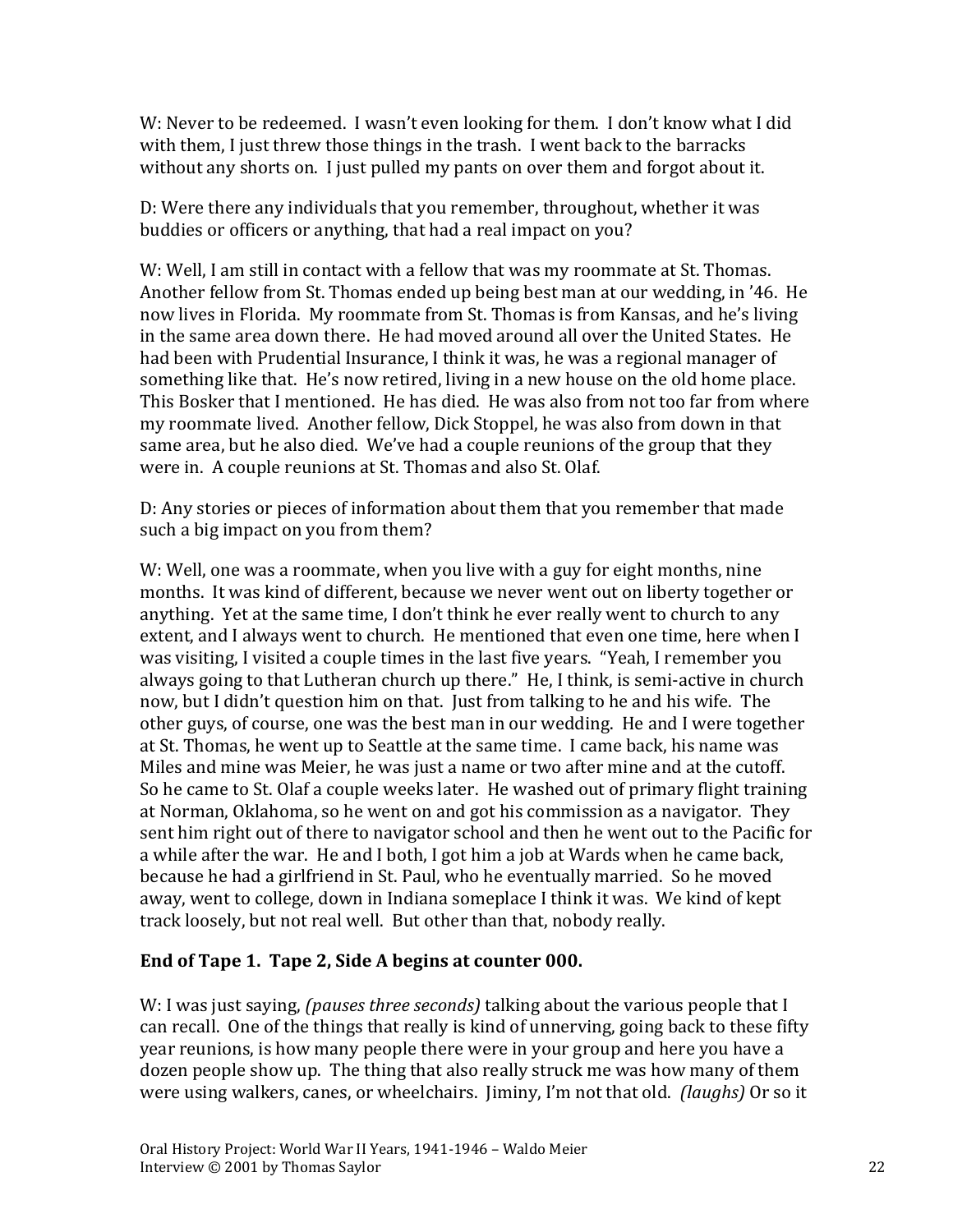seems. I've been very fortunate. They had almost the whole list of those that were at St. Thomas, and they had been marked off deceased, deceased, deceased, and so forth.

I remember one incident about St. Thomas, Wardrom was the guy's name, and he come from the fleet. He was, he looked like the short one of [the 1930s comedy team of] Abbot and Costello, I can't think of the name now. For inspection one week, he had bet a couple guys five bucks a piece that he would shave his head. Sort of a protest for the short haircut. So he shaved his head except for a tuft of hair in the back, it was the weirdest thing, he had a real round face, he was sort of a rolly polly guy, short. So here he was with this tuft of hair in his back. And the commanding officer is walking down the line, stops in front of him and says, "Wardrom." "Yes sir." "For the sake of the name of the Navy you'll be confined to base until your hair grows out." *(laughs)* So he won several five dollar bets, but it cost him his liberty. That was kind of interesting; he was in the obituaries as one of the guys that had died. *(pauses three seconds)* Yeah, that's how it goes.

Another sideline, I suppose, is that my cousin was on the [US Navy heavy cruiser] *Indianapolis*. I don't know whether you remember, but near the end of the war, about July 28<sup>th</sup> [1945] I think, it got torpedoed in the Pacific, with a loss of 800 or 900 people I think it was. It went down in fifteen minutes. The war was just ending; it had carried the atomic bomb out to the island [of Tinian], prior to the bombing raid, and they were coming back. That was a real disaster. For all practical purposes the war was over, then to get torpedoed like that. Most of them were lost to sharks and that. They were in the water for more than four days.

So, prior to this, my cousin had gotten his hand caught in some part of the gun mechanism, the breech or something. He had been sent to the hospital, so he was not on the ship. When the ship got sunk out there, why, he wasn't on it.

D: Why was it that those guys were in the water for several days?

W: Because of the laxity, you might say at the end of the war. They were not expected in port anyplace. The communications got fouled up, so when they didn't show up, nobody knew. They just accidentally, a patrol bomber just accidentally happened to fly over it and seen something in the water, turned back to investigate it, and here were a whole bunch of men in the water. They didn't get in to any lifeboats, there was no chance to lower lifeboats. The commanding officer was court martialed, and he finally committed suicide [in the 1960s]. Now they fully pardoned him a year or two ago [in 2001]. It wasn't his fault, but they needed a scapegoat.

D: So you still stay in contact with some of the guys, you said?

W: Yeah, actually two out of all of them. *(pauses three seconds)* Then at one of the reunions, this is kind of interesting thing, a fellow by the name of Goode, G-o-o-d-e, I think it was, from down in La Crosse. I didn't know where he was from, but at the reunion at St. Thomas, he was there. They were asking the group, it was just a general group, "Who's from such and such a battalion? Who's from such and such a battalion?" And I spoke out, and then he spoke up, only the two of us from our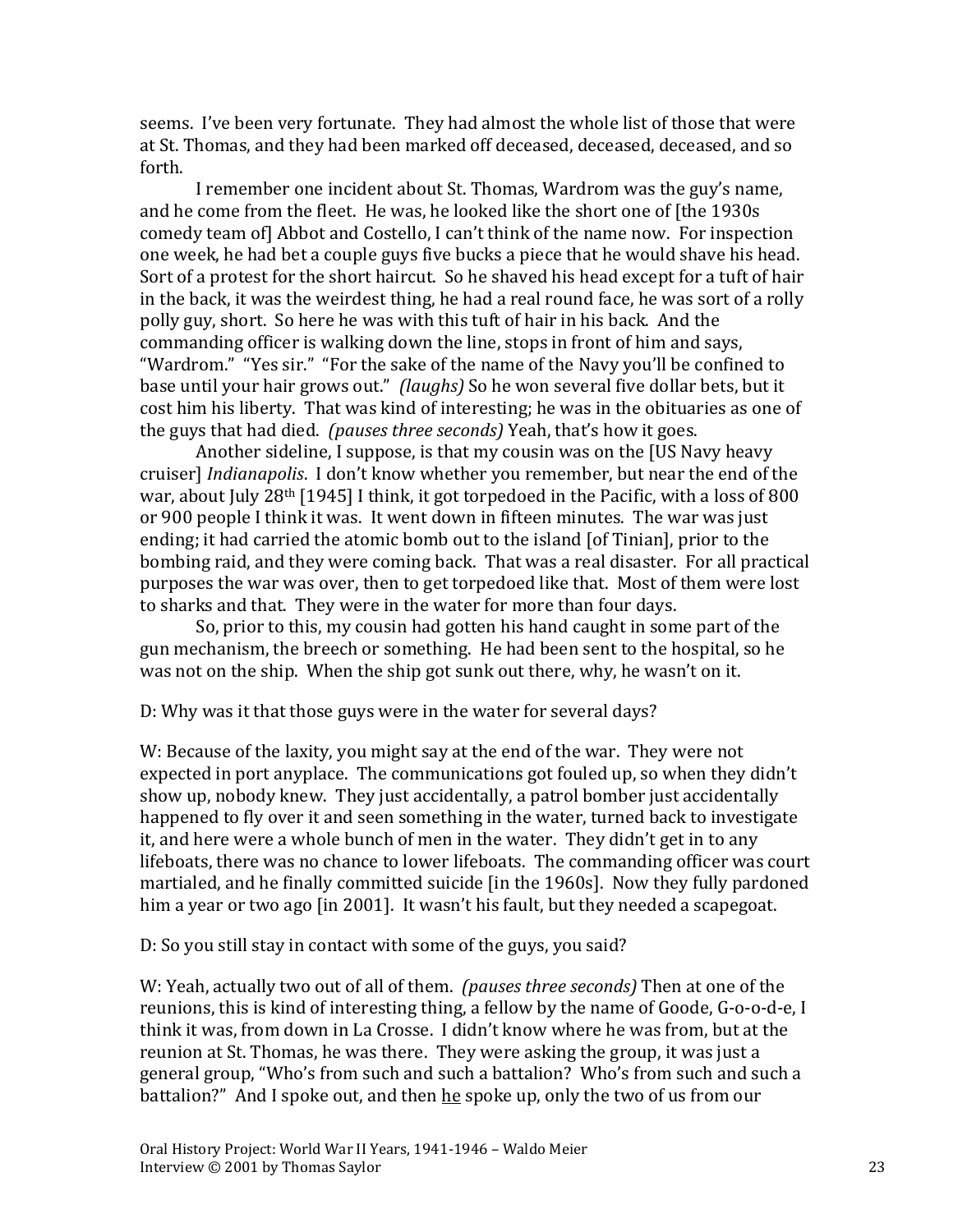group, I think. I remember him specifically, because he had been our top cross country runner. He had been in competition down at… I said St. Thomas, it should have been St. Olaf. He and another fellow were competing as the two top ones, and he had won the race. So I mentioned that right away, "Oh yeah, cross country." He said, "Boy, you made my day."

#### D: A good memory, huh?

W: Yeah, he didn't remember me, I was just one of the cadets, but I was able to remember him because of the competition. Actually it was kind of a sad thing. The guy that was competing against him got so overheated that he lost direction, you might say. He took off at an angle and they had to go chase him, grab him, and throw him down. It was a hot day, real quiet, July 4<sup>th</sup> weekend. We were standing in formation, and I think about a dozen guys passed out while we were standing at attention. That's what you do sometimes when you're standing too rigid. That just stuck in my mind, that his name was Goode and he was a good cross country runner, allowed me to remember the name.

D: Wally, why do you go to reunions and keep in contact with people?

W: Why? Well that's something I've always wondered. I mean, it's been really a downer. I went once to St. Olaf and once to St. Thomas, but I haven't any more. *(pauses three seconds)* Really now, that was 1943, 1944, 1945, and we're all, the youngest ones are 75+. *(pauses three seconds)* I don't know, it finally just gets to the point where I think you just more or less put it in the past and forget it. I've heard a couple of announcements this year. The final reunion of such and such a unit, things like that. I think the lives have been so divergent that there's very little common ground anymore.

The best man at our wedding, he had been an engineer for Transcorp for a number of years; there he had stayed connected with aviation. Myself personally, I got out of the service and I went down to the airport Topeka with every thought of getting my civilian license. The guys says, "Well, you'll need two hours, at \$14 an hour. That'll be \$28 to take your flight check" Well, \$28 was more than a week's wages at that time. I thought, boy, I don't have the cash, so I can forget it. "Well, no, by the way," he says, "I got guy that's just going to take a Stearman up, do you want to go along for a ride?" So I went out with the guy, they let me borrow a parachute, and there's no seat cushions on military planes, you're parachute pack is the cushion. So they let me borrow a parachute no charge and went up for an hour with him, did a little bit of the aerobatics again. That's the last time I've flown a plane. I never got my civilian license. At the time, because I said that I'd been in the military, my life insurance that I'd gotten had a rider on it that if I was in an airplane accident my insurance was void. Well, I wasn't figuring on getting killed, but yet at the same time what do you do, with, as time went on there I got married, what can you do to your family? And then the other thing was, Piper Cubs, which was about the only thing a person could possibly afford, 65 horsepower at the time. The smallest thing I'd flown was 220 horsepower and the SNJ was 640. We never flew straight and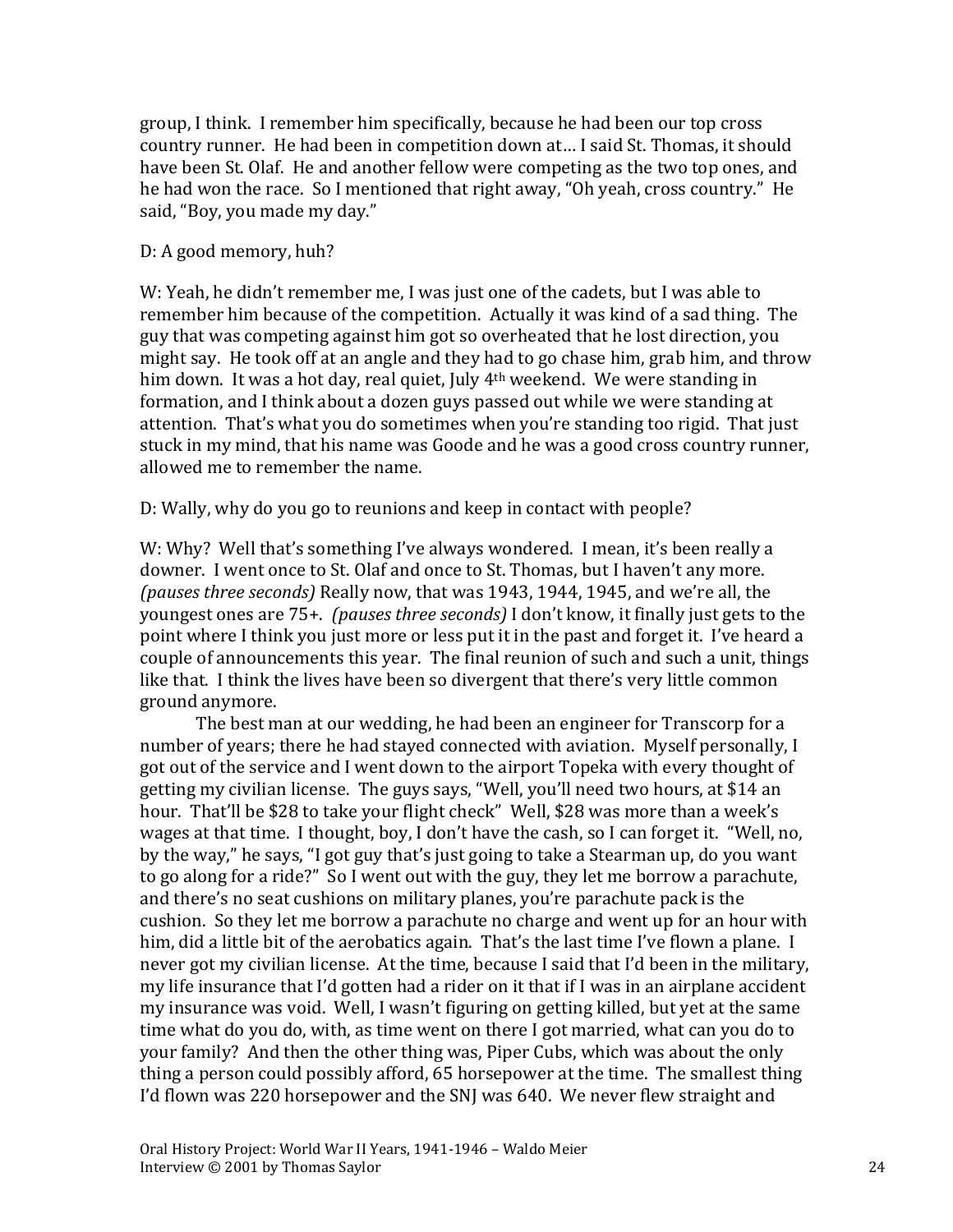level, to speak of, because most of the fun was in the aerobatics. None of these other planes were satisfactory for aerobatics, that's all. A Stearman burned thirteen gallons an hour, and the SNJ used about thirty-some gallons an hour. I couldn't afford it. So, one thing led to another and it all slid away into the background and I've never gone up as a pilot since.

#### D: Do you regret it some?

W: Well, if I ever wanted, this still counts. But I just stay away from airports for the most part. My youngest son got his pilot's license. I went up with him, but I didn't fly, I didn't take the controls. I just kind of crossed that off as ancient history. I let it go.

D: Change to a new topic: During the war, did you write letters and stuff like that?

W: Oh yeah. Still got a lot of them that my wife has never seen. Once she said, "Why don't you burn them?" Well, no, I'm going to keep them. One gal I was getting a lot of the letters from, she ended up being godmother to our first son. I look at it from the standpoint that it's historical, and I don't know whether any of the kids will ever be interested in them, look at some of them. It might be interesting sometime.

I also kept a five-year diary that had about four lines of space per day, it wasn't a journal by any means. I'll have to go back and look through that sometimes, just to kind of refresh memories. I've been wanting to do a personal history. What I'm figuring on doing is, just sitting down in front of my video camera, and also dig up a lot of the old photographs, the house that I was born in, the school where I went to school, and those kinds of things. Just kind of reconstruct that. We've been trying to put some genealogy together, and this is a one of the things that you sure wish you'd done when you had a chance. People are gone now and there's no records.

D: Those letters, was that a pretty important thing for most soldiers?

W: Oh yeah, letters from home were real important. It was sort of your tie to reality, or whatever you want to call it. I'll have to check, I don't know how many letters I got from my old girlfriend from high school. I got a "Dear John" letter from her; probably had been in the service for three, four months is all. But the football captain had a farm deferment and a car so… *(laughs).* They're still married, never had any children. I've seen her a couple of times; they're members of our church down home. They're in Kansas. That's ancient history, too. Yeah, letters were extremely important.

D: You came back, did a couple of things and you ended up working in St. Paul at Wards, and you got married. What happened in that next year then?

W: Well, I worked of course, but it was sort of dead end job, that's all it appeared to be. We got a pay raise, they changed the minimum wage to 75¢ an hour, so they had to give me a four cents an hour pay raise, so then they cut my hours. I ended up with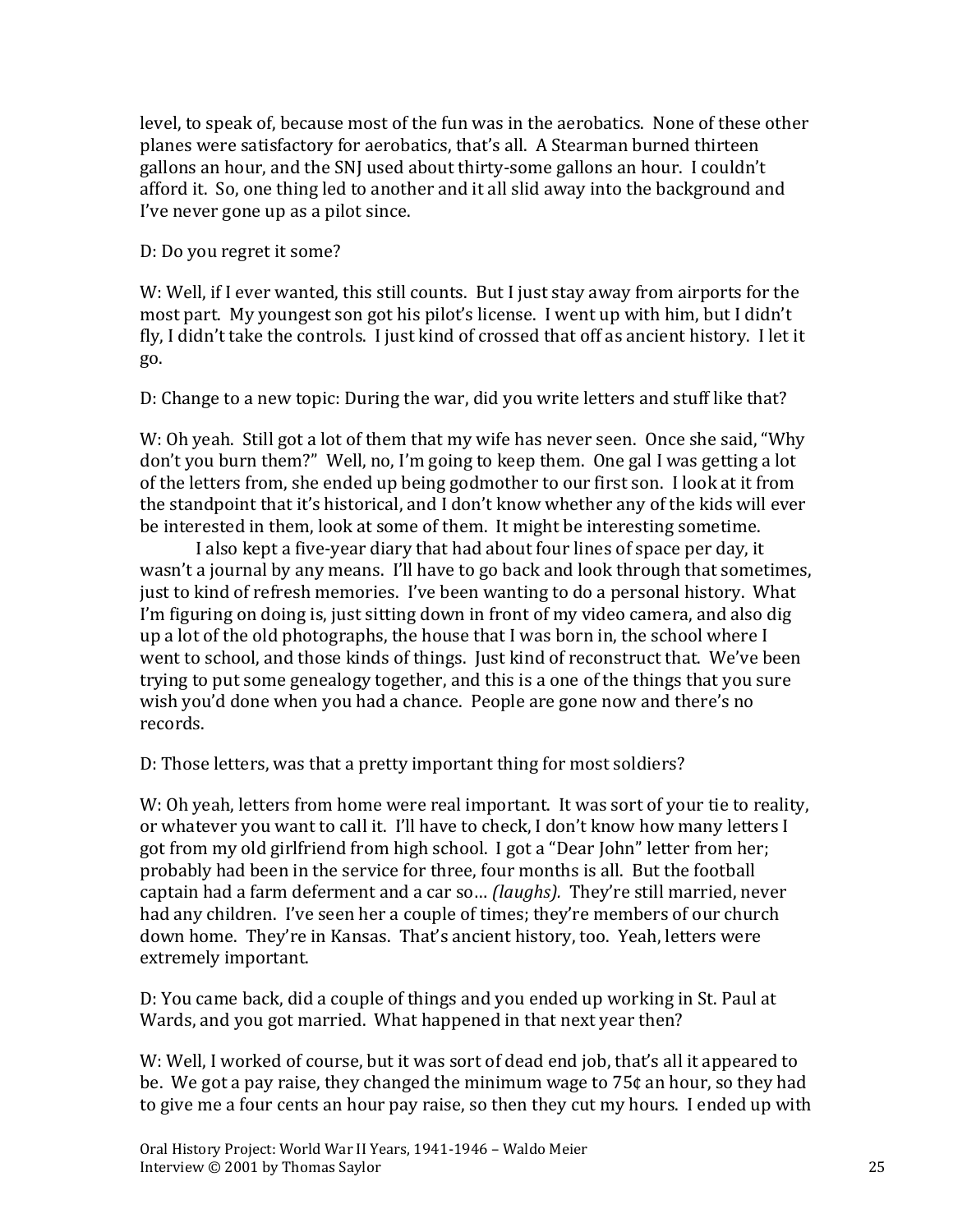one penny extra on my paycheck. So I went over to… had a fellow telling me how wonderful US Bedding was, production work over there, and how they could turn stuff out and get some fantastic pay. Well, I went over there for a while, busted my tail end and made my base rate, which was also 75¢ an hour.

After that, I went to Link Belt for a while over in Minneapolis, thought I'd get into engineering there. Based on the my mechanical drawing that I'd had at St. Thomas and so forth, I got a job as a detailer, draftsman, and that got me up to 90¢ an hour. In talking to the fellows there, one guy said that after five years, he was at \$1.15 an hour there. Jiminy, this don't sound like anything either.

So, I backtracked, I actually slipped back, you might say, I got a job just a block from our house, from an apartment we had over on University and Randolph. I got a job working as an order filler for a sign company. That, too, I thought there was a chance of getting into sales there, but that didn't develop, in fact they laid me off, which was the best thing that ever happened. So then I went in as an auto mechanic, worked for four years as an apprentice. After a while, it was five years total I think there, and one year as a journeymen, got a job in maintenance with 3M. Transferred into engineering there, was a senior lab tech in what you'd probably call manufacturing process development. I had my own little shop and would build up prototype production equipment. I worked out a few things that, as far as I know, they may still be using today, a method of handheld epoxy dispenser that measured the quantity and mixed it, and heat-cured it, and so forth. Oh, and handling different abrasives, abrasive engineering.

Here again I ran into the same thing, that I didn't have a formal degree, although I had almost enough time in college to have gotten it, yet I didn't have the paper. They said, "Sorry, but they couldn't… I could be a senior lab tech, but that's all I could be." *(pauses three seconds)* Well, so I just plain up and quit. Young and foolish. I had been offered a job there in field tech service, but that would have been away from home a good share of the time, and our kids were just starting grade school, being away from home for weeks on end, I couldn't do that.

Then I spent a little time working in my own shop down here [in White Bear Lake] where the Freedom station is now, that was a gas station at the time. I got back into the automotive trade for a while, pumping gas, made money for everybody but me. Finally I got in as a lab tech over at Whirlpool, and I was there for twelve years. There again that was doing a lot of development work. Interesting work, because they gave me enough free reign to build up test equipment, simulating active usage of things. For example, how do you run a vacuum cleaner continuous until it quits, do it all mechanically and record it all? Well, I did that, and a number of those types of things. It was somewhat interesting work, although the tech writing was a bit of a bore, I had to write up reports and so forth.

D: So Whirlpool was the place you worked the longest, then?

W: Yeah, that's the longest I'd worked at that point, then the Vo Tech over here opened up [Technical School in White Bear Lake that has now joined up with a community college to form Century College]. During this time, I always had two or three jobs. During this time, I'd started my own business of lawn and garden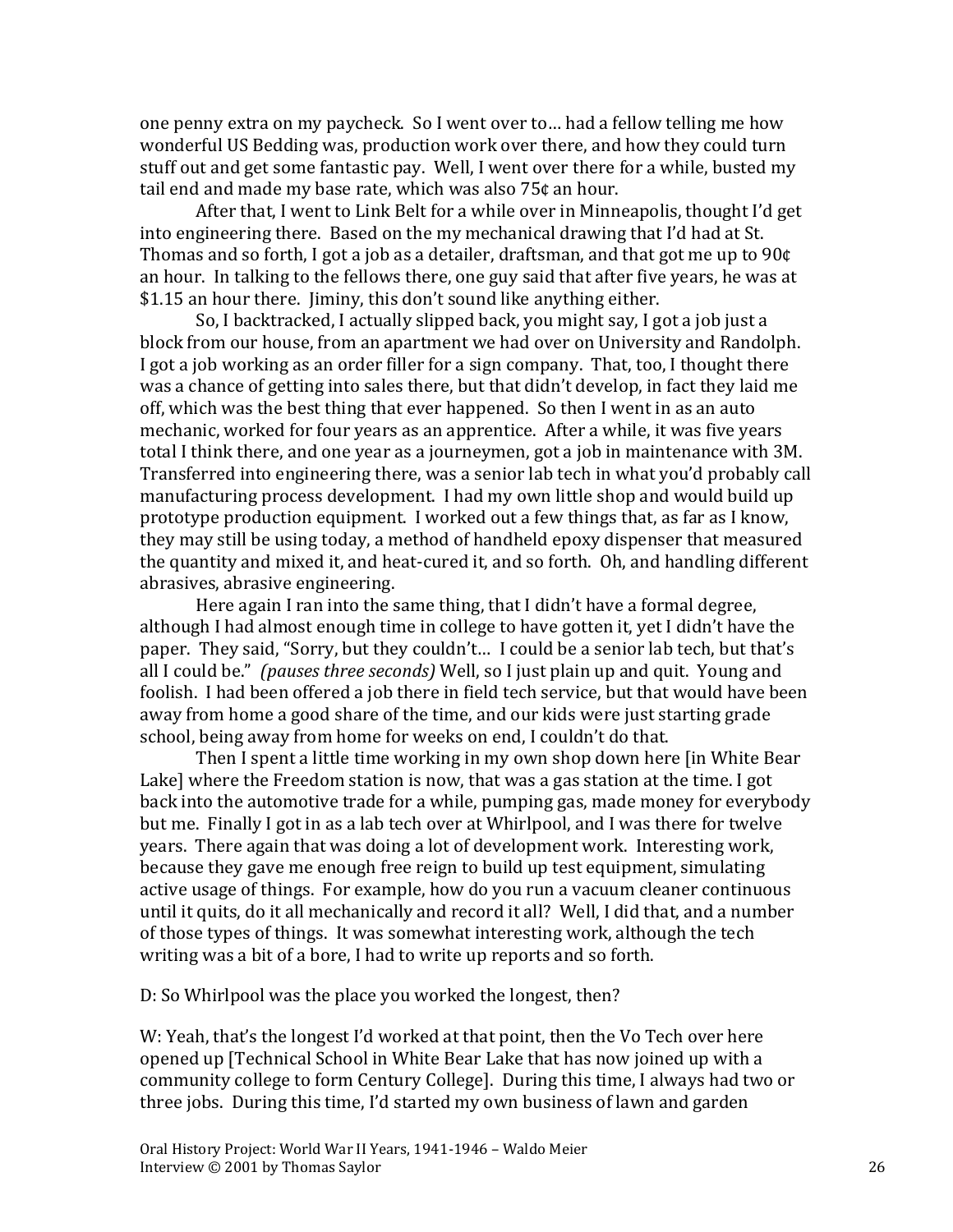equipment sales and service. The school had been one of my customers. So when Dr. Knapp, who I had dealt with in the White Bear Lake system, went over as the director at Vo Tech, he asked me to come and work for him. So I went to work over there, and I was there seventeen years. Teaching power equipment, running power equipment and stuff like that. I was the first instructor they hired in the Vo Tech, April Fools Day again, April  $1^{st}$  of 1971. Which is kind of a quirk—I don't know whether that date, April Fools Day, is trying to tell me something or not.

I worked there for seventeen years and then I retired from there. I sold my business, I had a business over there, not too far from our church, on County Road F. I had that going over there, after I had been working from home here, in fact the shop used to sit right here where the house is. The house next door to us used to be our house. So this is the lot that my first shop was on. Every year our taxes on the lot was about the same as we paid for the lot originally. Either we would have to sell the lot or the house. Well, at least this way I know what's next door, if we sold the lot and then someone came and built something I didn't care for, why we wouldn't be able to do anything about it. So we built this house in 1982. I got interested in solar homes and so forth, so the solarium here is part of that. The floor, we couldn't have the floor in here and get energy tax credits that were available in '82. With the windows to pick up heat—you can't notice it today of course, there's no sun out but we wouldn't sit here if the sun was shining. It gets around 90 degrees in here.

D: I guess at this point, it's just some more retrospective things, looking at the whole experience. What does the war mean for you personally at that time?

W: Well, I guess I didn't have a philosophical idea thinking about it at the time, it was just something you had to do. Looking back at it, it's a lot different today. The fact of going into the military and thinking of flying a plane in combat, well, at thirty years old you'd be too smart to do something like that. You look back at that and you have to be young and foolish to be a good military personnel. You're invincible. Like I said, this incident with my instructor and another near miss was two things, an awakening that I think kind of spoiled me for later on—too much reality.

As far as the war effort was concerned, I didn't have any misgivings about that. My family came from Germany, for instance, I wouldn't have been involved with the European war. I was quite sure that there was family over there that was involved, though, and I found out later that they were. So, from that standpoint, you feel kind of hesitant if I'd been assigned to the European Theater, because my dad's first cousin was still alive over there, even though he was still too old to be a combatant. His son was a tank driver, and we have visited him since. Quite interesting. So there again, you sort of revisit the whole thing.

It was something though that I felt had to be done. I wasn't at all hesitant about enlisting. As far as what was done, it had to be done. I guess that when it was close to reality, you really didn't think too much about it. Under the circumstances, of course, we felt that it was a justified war, not like the police actions we've had in Korea and Vietnam. Then the sacrifice that was going on at home, we knew that people were giving up there. It wasn't as though we were the only ones, it was costing at home, too. My brother went though eight major invasions in the Pacific,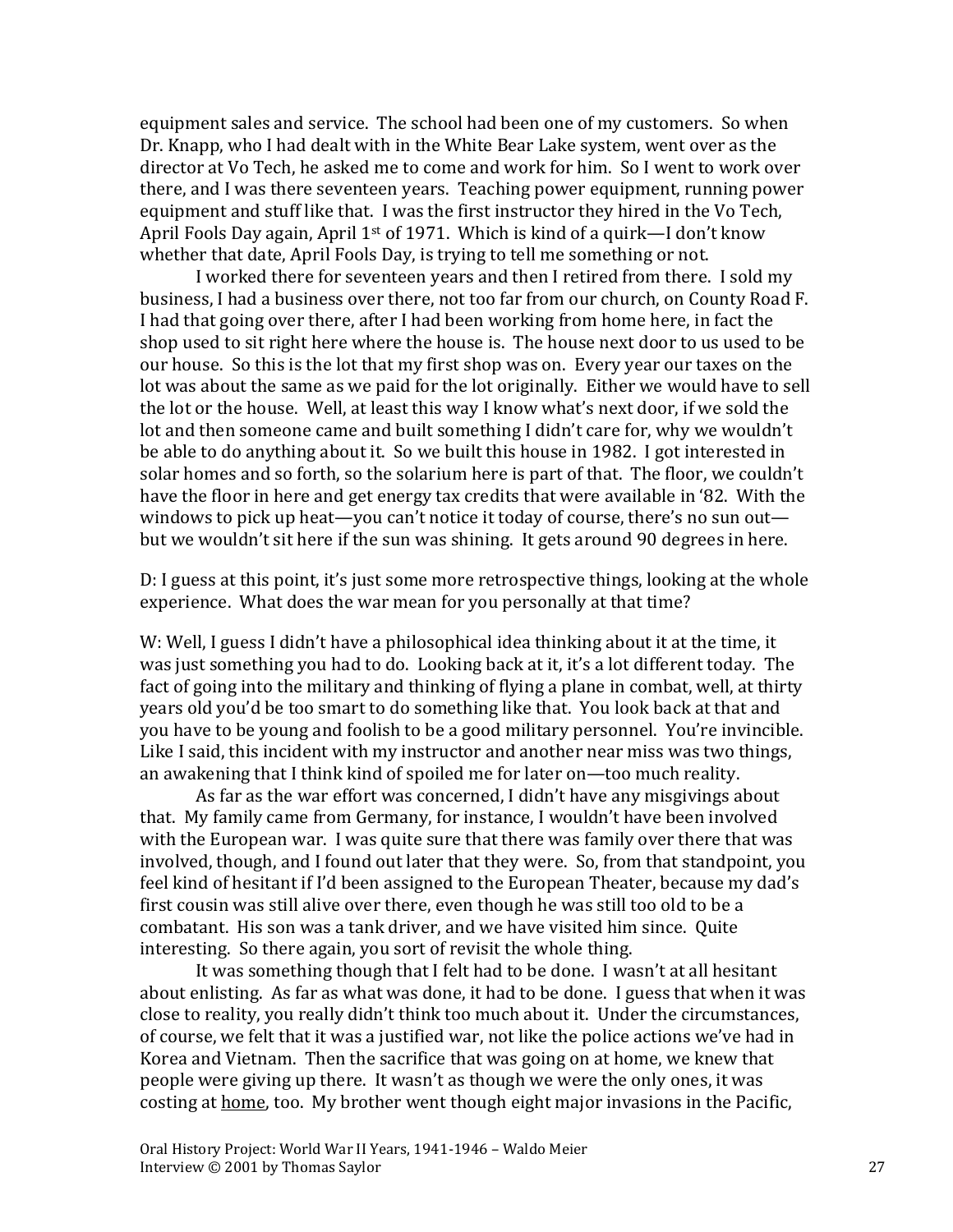and survived them. He was back here getting ready for the big push in on the [Japanese] home islands, too. He was sent back to Dearborn [Michigan] and was in classes. He'd been taken off a ship right at Okinawa, just as that campaign was going, and was sent back here for some advanced training. He was a radar technician.

D: So, taking in all the experiences and looking back on it, those close calls you've had, how do you think it changed you—or did it?

W: Oh yeah, I think it did. The things that come through on that, I think you recognize your own mortality. You know something could happen to you, when your own instructor gets killed. The thing was, that guy was a knight in shining armor, nothing can happen to him, well… To have something get that close to you, and then later on, have also something happen that was almost certain death you might say, and then just scrape by it by the skin of your teeth, those two items I think probably changed everything, whether I knew it or not, changed my philosophy.

I didn't realize a whole lot of changes in myself, I don't think, but when I got home, my mother told me, or told somebody else and I heard it, "I wouldn't even know him if I wasn't sure that I was her son." Of course I was only seventeen when I left home. My good gosh, seventeen years old, it's scary to think, the kids next door now, one just graduated from high school, the other one is in his junior year, awfully close to the age group that I was in. To think I was out on my own at that age.

But my own feeling about it, I think that today if we could assign, right out of high school, two years of some type of public service, just as a part of the procedure. If we did that, I think it would help. I could talk about my own grandkids this way; I think that when they got out of high school, they didn't really know what they wanted to do. I think that it is a tempering of a person. It's like you take metal—if it's not properly tempered, it isn't worth anything. This is the way that I think, that going out and seeing what a little bit of reality is, learning a little discipline, learning a little bit of the reality of things, and yet under a kind of supervision, away from what you grew up with. I think this can make a tremendous difference in a person, and for the better. I would be totally in favor of having a situation of this type. You maybe have seen some of the signs up, constructed by the WPA or something. Well, during the '30s, President Roosevelt, one of the few things I agree with him on, the WPA and CCC, Civilian Conservation Corps was one of them. They took these kids that had no direction, put them in a military setting, and had them in the North Woods building lodges and cabins and things.

All of a sudden do something meaningful, not because it's a good-paying job, but because it's fulfilling a purpose. The WPA of course, rather than operating like welfare, where you can just walk in and get a check, you had to go out and work. There again, you look at the WPA projects, out at Como Lake [in St. Paul], the original zoo and everything, I think there was all built by WPA. You go up to Duluth and the zoo up there was, too. Now in our area in Kansas, they had a rather lowly kind of thing, they build outhouses for the schools. We got a lot of WPA outhouses. *(laughs)* They had a solid concrete base, and a nice upper part. So, they did a lot of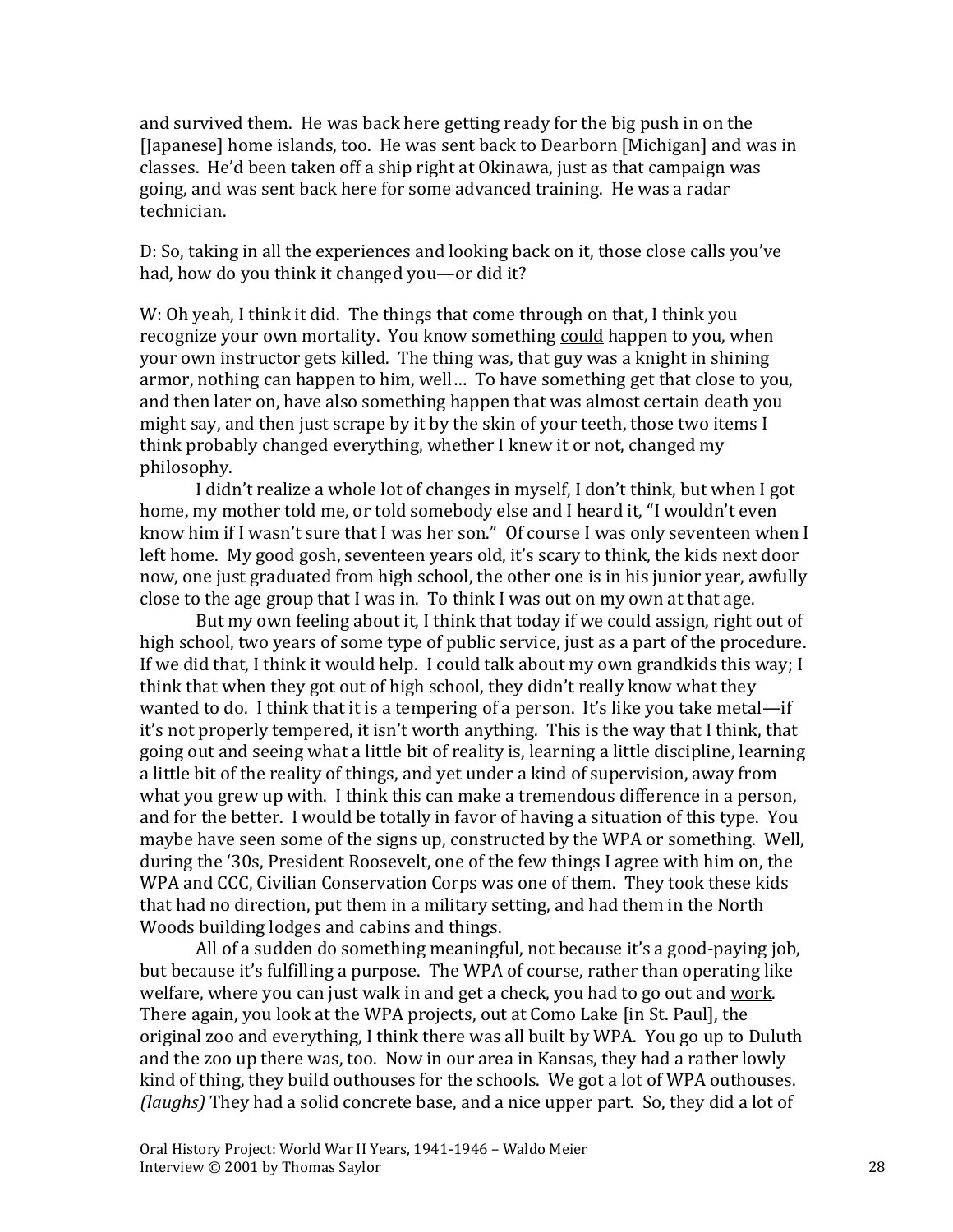things, like building and improving the country roads and putting in culverts and things of that sort. But it wasn't a handout type of thing, and I think it taught a good lesson and the country was better for it. Today, of course, now just the incidents in the last week now [reference to the attacks of 11 September 2001] will change some of this again, good or bad I don't know. I think overall what happened is a terrorist attack, but I think overall we'll come out the better for it. I think myself *(pauses three seconds)* that we needed an awakening.

One of the things that [TV preacher] Jerry Fallwell said—I don't know if you heard his little deal. If the same thing could have been done in a little different context… In general, I agree wholeheartedly with him. This is kind of an awakening.

D: Yes, I agree there.

W: But, it came across wrong. On the internet is his statement, how I should have said it, or something like that. I agree with him that we've gotten so slack. It reminds me of the children of Israel when they were out in the wilderness [reference to Old Testament of the Bible], the way they kept slipping off and things would happen from time to time and get them back on track again. I think that's what we're seeing.

D: Yes, one of the professors at my school [Concordia University, St. Paul], the day of the attack, during our chapel service he led with a message very similar to what you said.

D: That kind of covers the questions I had directly for you, but I do want to open it up for any additional things you may want to add.

W: Well, one story on the subject of chow and that in the military. I liked the breakfasts we had at the Naval Air Station in Seattle, because that was an operational base, as they called it. Baked beans, potatoes. I liked a large breakfast. People say chipped beef on toast would be pretty bad. That wasn't the popular term for it, but… That was excellent stuff for the most part, and on an operational base like that we did have excellent food. But when I tell some people about baked beans for breakfast, they think it's, well, unthinkable.

On the subject of liberty, one time when we were at Corpus Christi [Texas], we wanted to get down to Matamoros, old Mexico. I don't know how far that was, a couple hundred miles I suppose. Already things were getting down pretty close to the end of things. I think there were five of us, we went into a car rental agency there in Corpus Christi and rented a, I think it was a 1940 Mercury, which was about as new a car as there was. A '40, '41, but very few '42s that were available. We rented this Mercury and when we rented it, the guy said, "You're not leaving the city limits with it, are you?" "Oh no." The guy said, "The engine has just been overhauled on this thing, so take it easy." "Okay, we'll take it easy. We're only going maybe 200 miles."

Well, the speedometer was busted and not registering anything, so okay, you don't have to worry about mileage. Well, I had the "T" stamps for gasoline, so I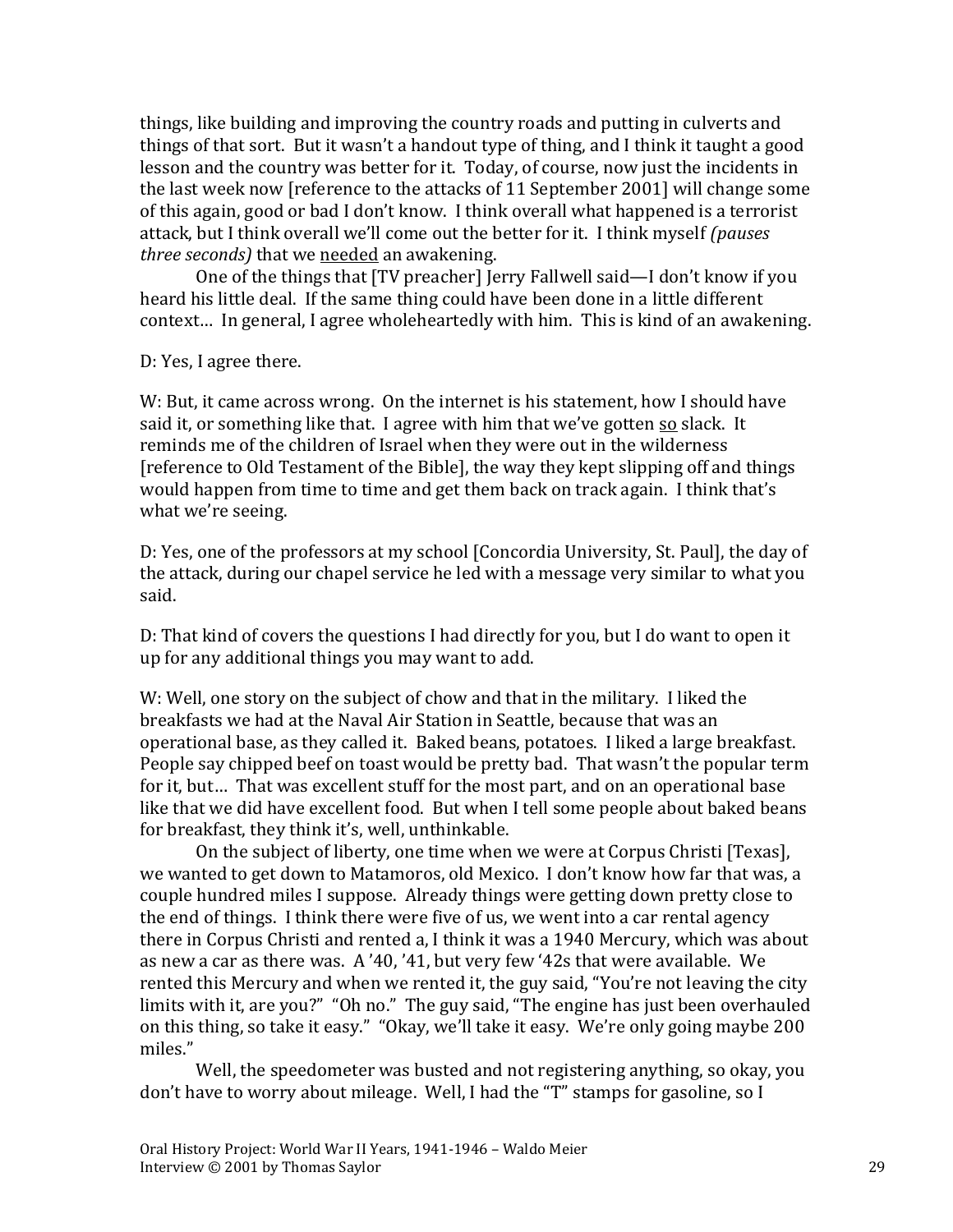furnished the stamps and we headed out down the road. So we pull into the first station and figure we better get some gas. Let's check the oil, we don't want to run this thing out of oil, this engine was just overhauled. Especially not way out of town like that. So, here the battery—that was something that was hard to visualize batteries were hard to come by too in the war. Well, here there was no top on this battery. There was the hard rubber case and three open cells, so the acid slopping in there and the plates were sitting down in there. What they had done, they had rebuilt the battery, and they didn't have covers for it, so they just set it in there open. So the acid is not splashing too much, because the cells kept that from happening.

So we checked the oil and so on, and got gas, and then on down. Well, we got Brownsville and there we parked at the bridge and walked across, because we didn't want to take the car into old Mexico. They let us in all right, but they said, "Remember, you have to be back by midnight. You've got to be back across the international bridge before midnight." So we went into old Mexico and it was really a downer there—mud streets, and shacks and so forth. Mostly it was just bars and so forth and a lot of street vendors. If a car was to come down the street, you couldn't meet, there wasn't enough width for two cars to meet. And there was mud puddles in the street and so on.

Anyway, we came back and got in the car, and another guy had been going a little bit of imbibing and I had been taken along sort of in the designated driver situation. So we got into the car, and those four guys all sort of passed out. We started heading back and there was only one headlight and only on low beam. There was no high beams, just one headlight on low beam. If it had burned out there would be no lights. So, started out after midnight, heading back. Go back in Corpus Christi, it was this time of year [September], so the dawn is comparatively late, but the sun was just starting to come up, that's how long the drive was. I was driving, and the guys were all unconscious, so to speak. All I could do was to see the white line on the road, so I just sat there with my eyes glued on that white line, following this white thing, there wasn't enough light to see anything. Of course there was very little traffic, too; during the war there was almost no traffic. Got back to the base, and if I remember right, I think it cost us something like two bucks a piece, is all it was. With the gas that we pooled for the five of us, and the rental, and then the mileage, there was hardly anything because the speedometer was busted. And we brought it back with a full tank, and that's all it took.

#### D: The guy at the rental company never did know, huh?

W: He never did say anything. We were fortunate of course, because we didn't have a problem when we were 150 miles out of town. There's only town between, Kingman I think is the only town between Corpus Christi and Brownsville. I think at that time that was the only place of any size at all. That was one of those escapades.

Oh, I remember another time in Corpus Christi. Things were winding down, and for the 14th [of August 1945], our battalion had reserved a dance hall. I don't remember exactly what that was, because it was a combination with the USO. So, we had reserved it for a battalion party. This was done several weeks ahead of time,